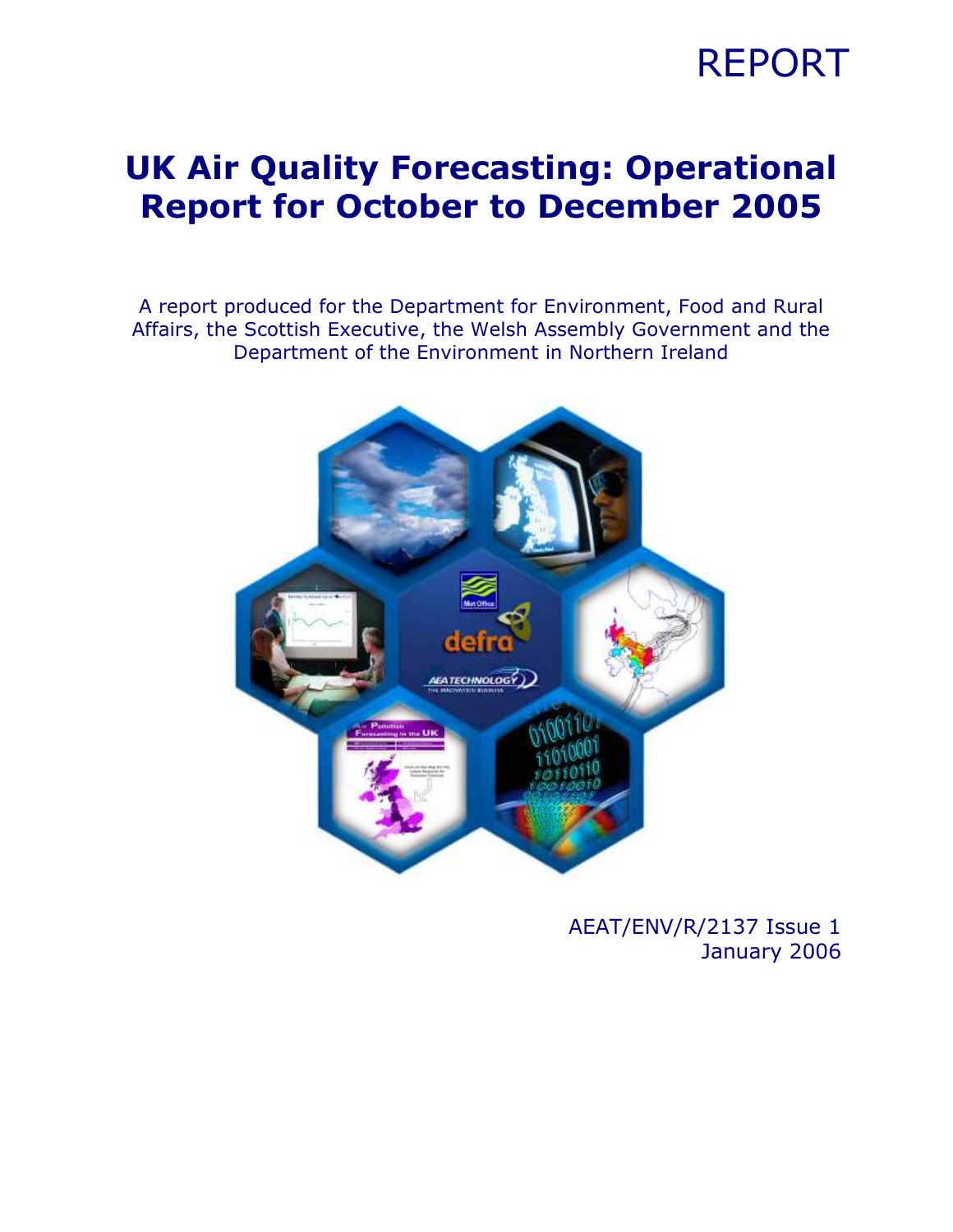### UK Air Quality Forecasting: Operational Report for October to December 2005

A report produced for the Department for Environment, Food and Rural Affairs, the Scottish Executive, the Welsh Assembly Government and the Department of the Environment in Northern Ireland

> AEAT/ENV/R/2137 Issue 1 January 2006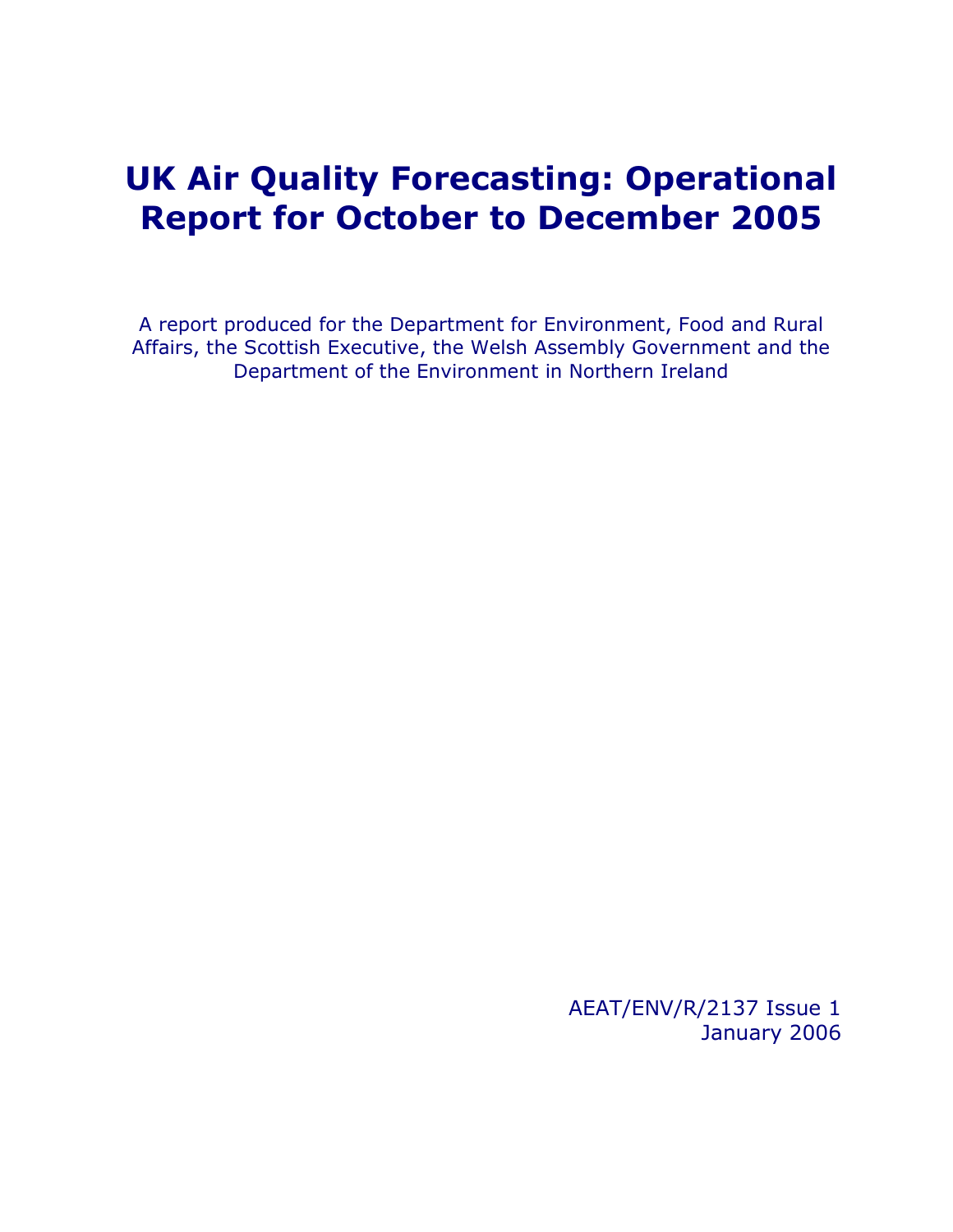| Title                                             | UK Air Quality Forecasting: Operational Report for Oct to Dec 2005.                                                                                                       |
|---------------------------------------------------|---------------------------------------------------------------------------------------------------------------------------------------------------------------------------|
| <b>Customer</b>                                   | Department for Environment Food and Rural Affairs, the Scottish<br>Executive, the Welsh Assembly Government and the Department of the<br>Environment in Northern Ireland  |
| <b>Customer reference</b>                         | <b>RMP 1902</b>                                                                                                                                                           |
| Confidentiality,<br>copyright and<br>reproduction | Copyright AEA Technology plc.<br>All rights reserved.<br>Enquiries about copyright and reproduction should be addressed to the<br>Commercial Manager, AEA Technology plc. |
| <b>File reference</b>                             | ED45099                                                                                                                                                                   |
| <b>Report number</b>                              | AEAT/ENV/R/2137 Issue 1                                                                                                                                                   |
| <b>Report status</b>                              | Issue 1                                                                                                                                                                   |

AEA Technology plc Netcen Building 551 Harwell Didcot Oxfordshire OX11 0QJ UK +44 (0) 870 190 6441 tel.  $+44(0)$  870 190 6608 fax.

#### Andy.cook@aeat.co.uk

 Netcen is an operating division of AEA Technology plc AEA Technology is certificated to BS EN ISO9001:(1994)

|                    | <b>Name</b> | <b>Signature</b> | <b>Date</b> |
|--------------------|-------------|------------------|-------------|
| <b>Author</b>      | Andy Cook   |                  |             |
| <b>Reviewed by</b> | Paul Willis |                  |             |
| <b>Approved by</b> | Jon Bower   |                  |             |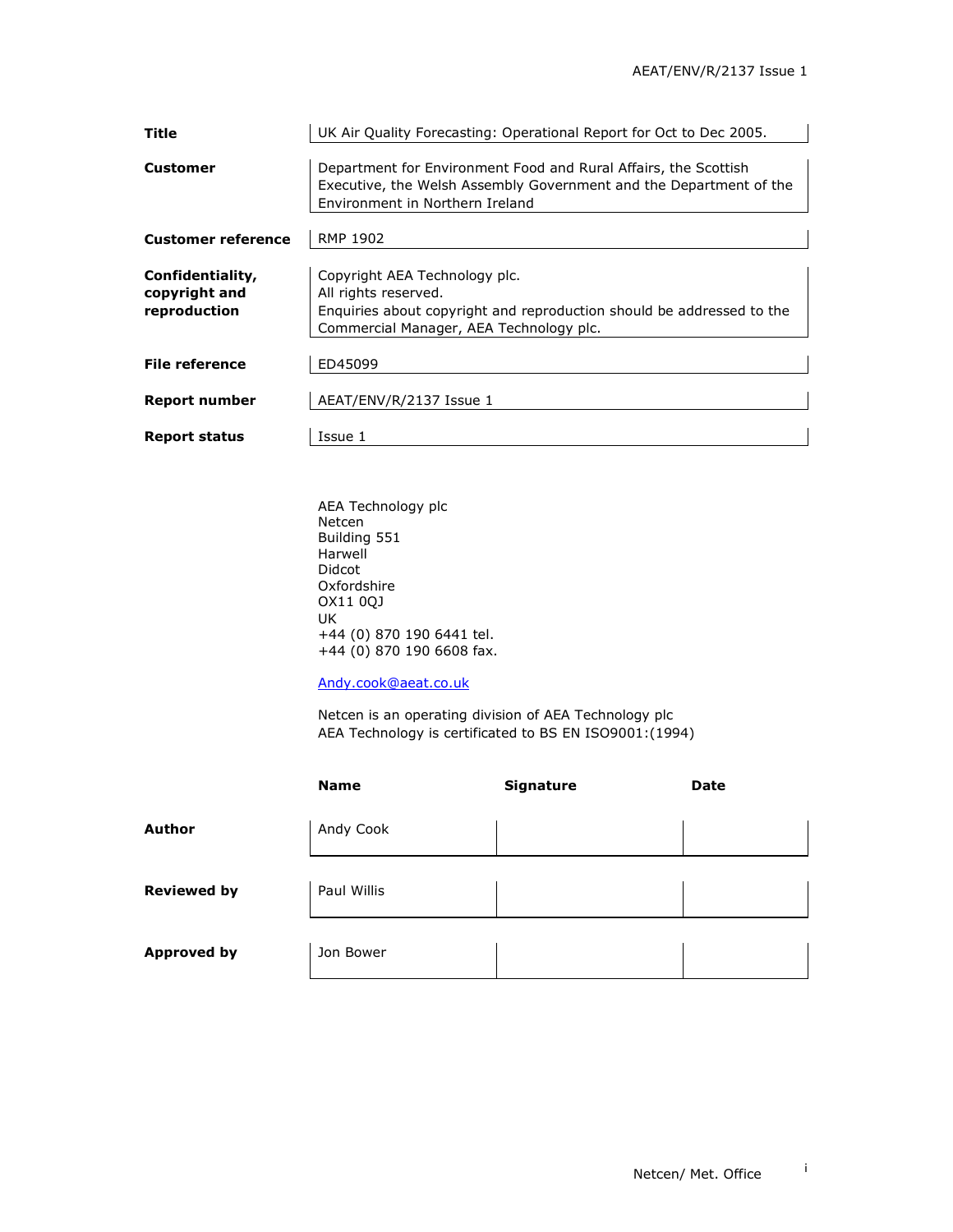# Executive Summary

This report covers the operational activities carried out by Netcen and the Met Office on the UK Air Quality Forecasting Contract from October to December 2005. The work is funded by the Department for Environment Food and Rural Affairs (Defra), the Scottish Executive, Welsh Assembly Government and the Department of the Environment in Northern Ireland.

During the fourth quarter of 2005, there were 14 days on which HIGH air pollution was recorded. All of the HIGH measurements were due to  $PM_{10}$ , none of these were forecast due to the unpredictable and localised nature of these (..often building related) events, reflected in the poor success and accuracy of forecasts within zones and agglomerations (all 0%). Many MODERATE days were measured (mainly for  $PM_{10}$  during this quarter) and were forecast with a high degree of success and reasonable accuracy during this quarter. These MODERATE periods are recorded within the forecasting success and accuracy calculations. The forecasting success and accuracy for this quarter for HIGH and MODERATE episodes is summarised in Table 1 below.

Success figures for MODERATE forecasts issued show that a large proportion of measured polluted days were successfully forecast (percentage above  $100\%)^1$ . An average accuracy figure of 65 % indicates that only 35 % of the forecast MODERATE levels were not measured and remained LOW. The accuracy figures tend to be lower due to the precautionary approach that Netcen takes when issuing the daily forecasts- we issue a forecast for MODERATE pollution when there is only a small chance that it will be recorded.

#### Table 1 – Forecast success/accuracy for incidents above 'HIGH' and above 'MODERATE', October 1<sup>st</sup> to December 31<sup>st</sup> 2005.

|                    | <b>HIGH</b> |                      | <b>MODERATE</b> |                      |  |  |  |
|--------------------|-------------|----------------------|-----------------|----------------------|--|--|--|
| <b>Region/Area</b> |             | % success % accuracy |                 | % success % accuracy |  |  |  |
| Zones              |             |                      | 158             |                      |  |  |  |
| Agglomerations     |             |                      | 147             | 60                   |  |  |  |

We continue to research ways of improving the air pollution forecasting system by:

- 1. Investigating ways of using automatic software systems to streamline the activities within the forecasting process, thus allowing forecasters to spend their time more productively considering the most accurate forecasts.
- 2. Researching the chemistry used in our models, in particular the  $NO<sub>x</sub>$ ->NO<sub>2</sub> conversion used in NAME, and the chemical schemes for secondary  $PM_{10}$  and ozone.
- 3. Improving the NAME model used for ad-hoc analyses. In particular, recent improvements have assisted with investigations of the possible long-range transport of  $PM_{10}$  pollution from forest fires in Russia and the long-range transport of particles from Saharan Dust Storms.
- 4. Improving and updating the emissions inventories used in our models.
- 5. Learning from the events following the Buncefield Fuel Depot explosion, improve the list of contacts between Defra, Met Office and Netcen for use in out-of-hours emergency response.

There were no reported breakdowns in the forecasting service between July and September; all bulletins were delivered to the Air Quality Communications contractor on time.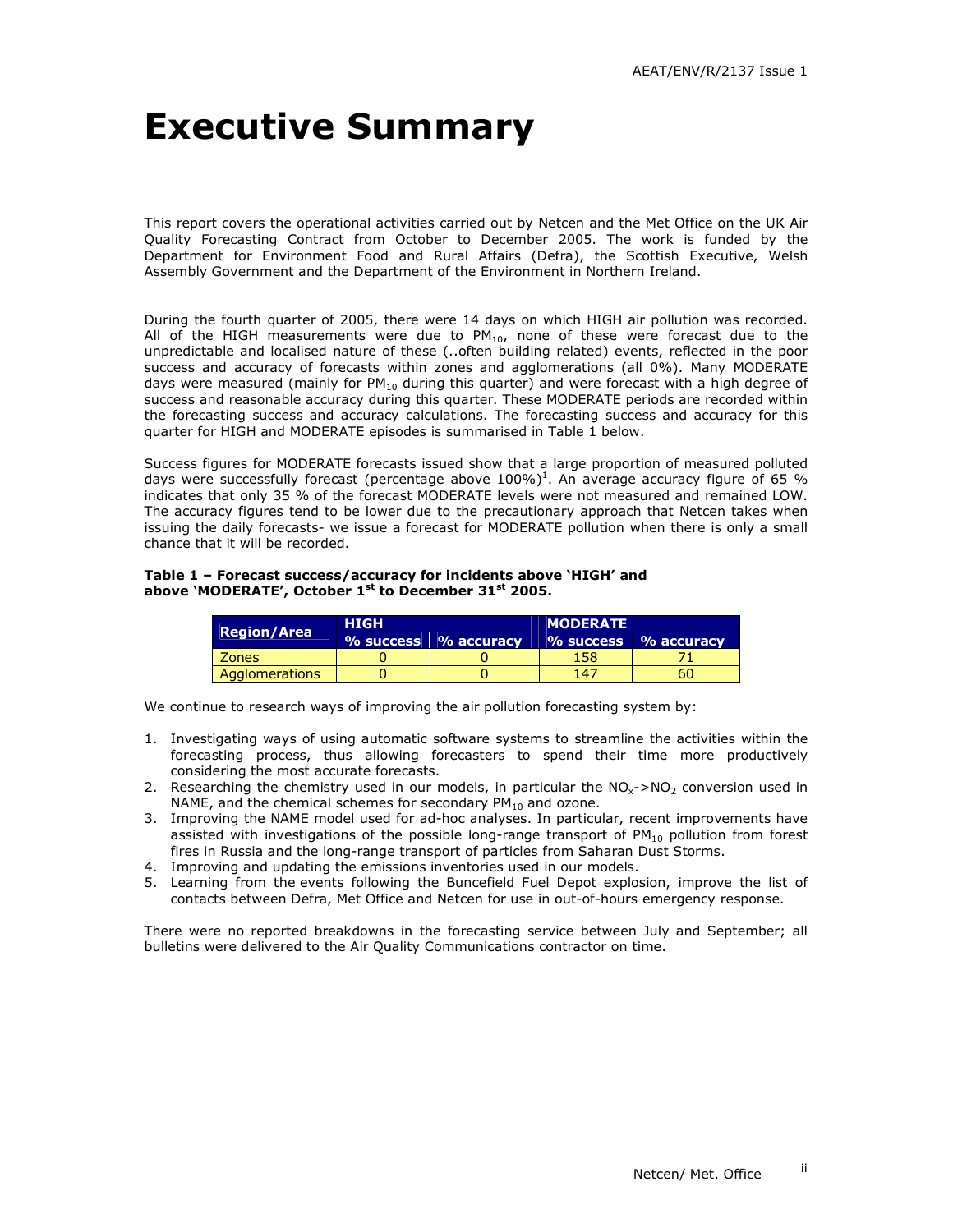# **Contents**

|              | <b>Executive Summary</b>                                                                                      | ii.                     |
|--------------|---------------------------------------------------------------------------------------------------------------|-------------------------|
|              | <b>Contents</b>                                                                                               | 1                       |
| 1            | <b>Introduction</b>                                                                                           | $\overline{\mathbf{2}}$ |
|              | 2 New developments during this period                                                                         | 3                       |
|              | <b>3 Analysis of Forecasting Success Rate</b>                                                                 | 4                       |
|              | 3.1 FORECAST ANALYSIS FOR OCTOBER 1ST TO DECEMBER 31ST 2005.                                                  | 5                       |
| 4            | <b>Breakdowns in the service</b>                                                                              | 15                      |
| 5.           | <b>Additional or enhanced forecasts</b>                                                                       | 15                      |
|              | <b>6 Ad-hoc services and analysis</b>                                                                         | 15                      |
|              | 6.1 BUNCEFIELD OIL DEPOT FIRE                                                                                 | 15                      |
| $\mathbf{7}$ | <b>Ongoing research</b>                                                                                       | 17                      |
| 8            | <b>Forward work plan for January to March 2006</b>                                                            | 18                      |
| 9            | <b>Hardware and software inventory</b>                                                                        | 18                      |
|              | <b>Appendix 1 - Air Pollution Index</b>                                                                       | 19                      |
|              | <b>Appendix 2 - Forecasting Zones and Agglomerations</b>                                                      | 22                      |
|              | <b>Appendix 3 - Worked Example of How UK Forecasting</b><br><b>Success and Accuracy Rates are Calculated.</b> | 25                      |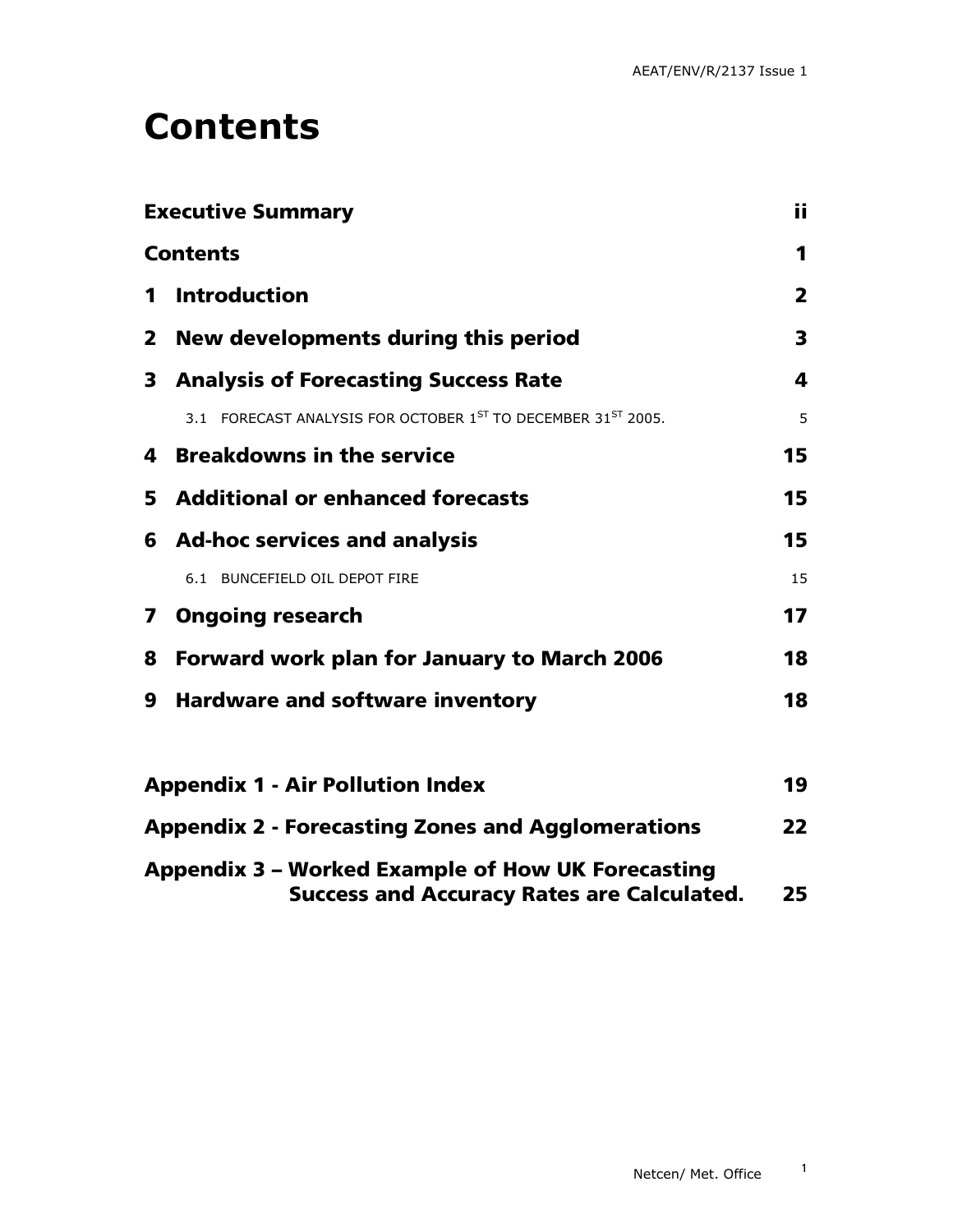# 1 Introduction

A forecast of the following day's air pollution is prepared every day by Netcen in collaboration with the Met Office. The forecast consists of a prediction of the air pollution descriptor for the worst-case situation in 16 zones and 16 agglomerations over the following 24-hours. Forecasts can be updated and disseminated through Teletext, the World Wide Web and a Freephone telephone number at any time of day, but the most important forecast of the day is the "daily media forecast". This is prepared at 3.00 p.m. for uploading to the internet and Air Quality Communications contractor before 4.00 p.m. each day, and is then included in subsequent air quality bulletins for the BBC, newspapers and many other interested organisations.

This report covers the media forecasts issued during the quarter reported on. Results from forecasting models are available each day and are used in constructing the forecast. The forecasters issue predictions for rural, urban background and roadside environments but, for the purposes of this report, these have been combined into a single "worst-case" category.

Twice every week, on Tuesdays and Fridays, we also provide a long-range pollution outlook. This takes the form of a short text message which is emailed to approximately sixty recipients in Defra and other Government Departments, together with the BBC weather forecasters. The outlook is compiled by careful assessment and review of the outputs from our pollution models, which currently run out to 3 days ahead, and by also considering the long-term weather situation.

We continue to provide a quality control system to ensure that the 5-day forecasts provided by the Met. Office to the BBC are consistent with the "daily media forecasts" and long-range pollution outlook provided by Netcen for Defra and the DAs. The BBC requires 5-day air pollution index forecasts for 230 UK towns and cities on their BBC Online service. The quality control work is carried out at around 3.00 p.m. daily, with the forecast updating onto the BBC Online Web site at 4.00 a.m. the following morning.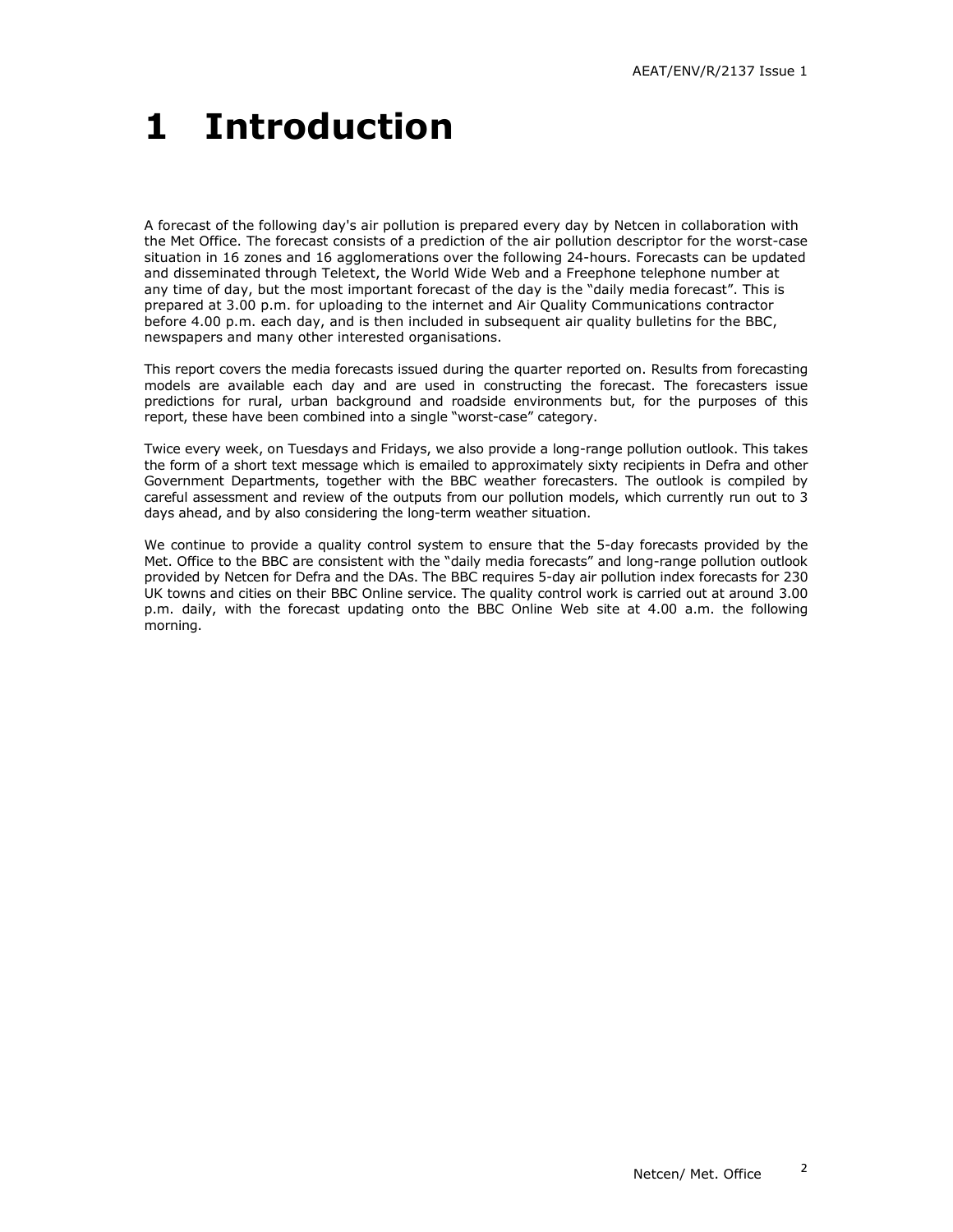# 2 New developments during this period

The Met Office have continued with the development of the model "NAMEIII", the resolution of which has now been enhanced. Two model runs are now performed each day (midnight and midday), opposed to the previous one run per day but are currently slow to complete due to the extra data involved, the Met Office are currently investigating ways to speed up the run times. Details of the model enhancements are given below, provided by the Met Office:

Upgrades to both the NAME and TRAJ models in the air quality forecasting system have taken place this past quarter. Representation of atmospheric dispersion has been improved in both models. NAME now allows for particle splitting when secondary aerosol is created in the chemistry scheme and the resultant particle mass is above a calibrated threshold. This has the consequence of increasing the particle distribution and reducing model noise.

The meteorology used in the air quality forecasting system has been increased in resolution from 60 km to 40 km in the horizontal and from 33 to 42 levels in the vertical. This will help resolve smaller air quality features.

Future planned upgrades include implementation of the most recent 2003 emissions data for the UK and Europe into the AQ system and an increase in the horizontal model domain.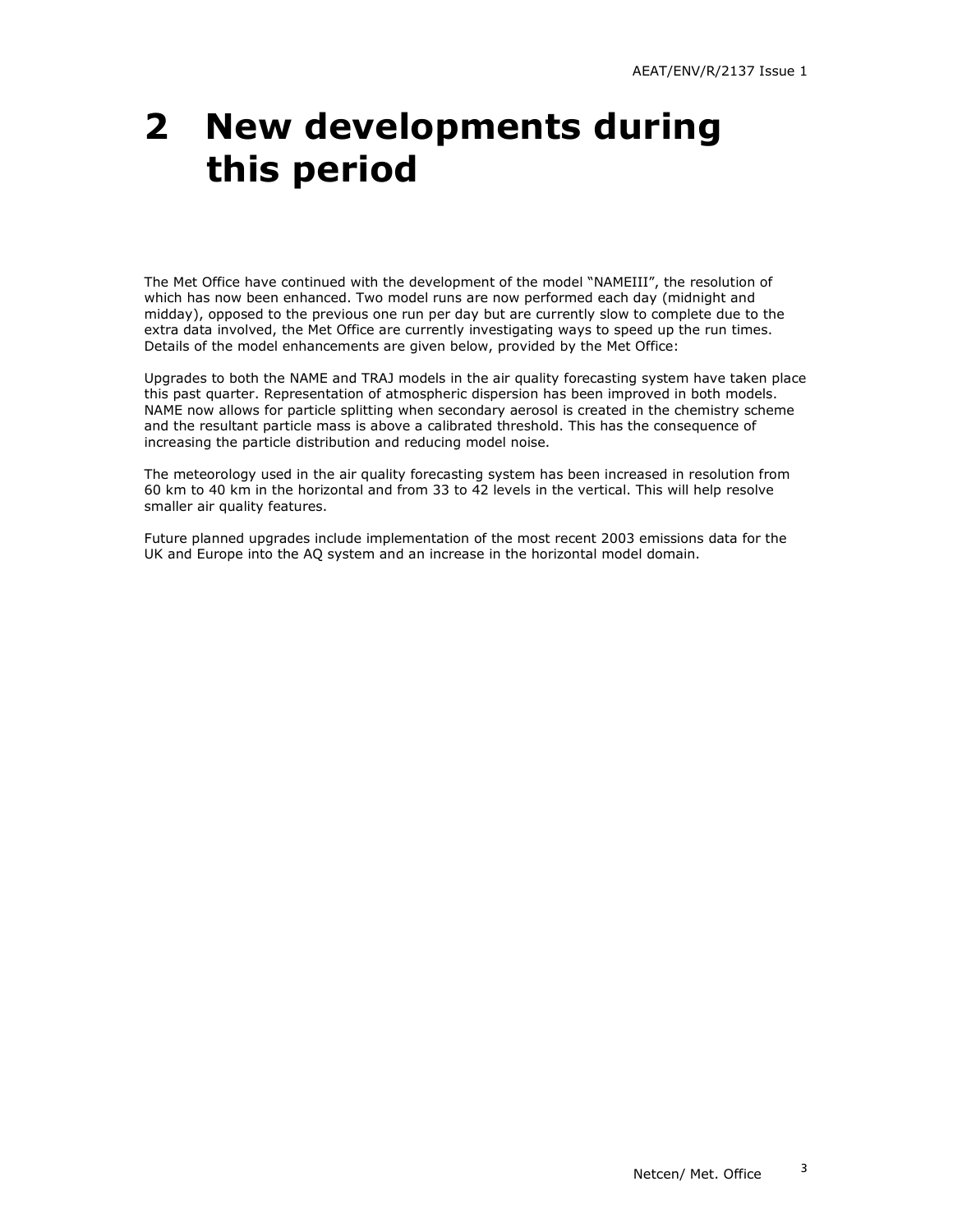# 3 Analysis of Forecasting Success Rate

Analysis of the forecasting performance is carried out for each of the 16 zones and 16 agglomerations used in the daily forecasting service. Further details of these zones and agglomerations are presented in Appendix 2. Forecasting performance is analysed for a single, general pollutant category rather than for each individual pollutant and has been aligned to the forecasting day (a forecasting day runs from the issue time, generally 3 pm). This analysis of forecasting performance is based on provisional data, as used in the daily forecasting process. Any obviously faulty data have been removed.

The analysis treats situations where the forecast index was within  $\pm 1$  of the measured index as a successful prediction, as this is the target accuracy we aim to obtain in the forecast. Because the calculations of accuracy and success rates are based on a success being  $\pm 1$  of the measured index, it is possible to record rates in excess of 100% rather than 'true' percentages. Appendix 3 shows a worked example of how accuracy and success rates are calculated. Further details of the text descriptions and index code used for the forecasting are given in Appendix 1.

The forecasting success rates for each zone and agglomeration for the quarter reported on are presented in Tables 3.1 (forecasting performance in zones) and 3.2 (forecasting performance in agglomerations) for 'HIGH' days. Table 3.5 provides a summary for each pollutant of the number of days on which HIGH and above pollution was measured, the maximum exceedence concentration and the day and site at which it was recorded. The forecasting performance Tables 3.1 and 3.2 give:

- The number of 'HIGH' days measured in the PROVISIONAL data
- The number of 'HIGH' days forecast
- The number of days with a correct forecast of 'HIGH' air pollution, within an agreement of  $\pm 1$ index value. A HIGH forecast is recorded as correct if air pollution is measured HIGH and the forecast is within  $\pm 1$  index value, or it is forecast HIGH and the measurement is within  $\pm 1$  index value. For example measured index 7 with forecast index 6 counts as correct, as does measured index 6 with forecast index 7.
- The number of days when 'HIGH' air pollution was forecast ('f' in the tables) but not measured ('m') on the following day to within an agreement of 1 index value.
- The number of days when 'HIGH' air pollution was measured ('m') but had not been forecast ('f') to within an agreement of 1 index value.

The two measures of forecasting performance used in this report are the 'success rate' and the 'forecasting accuracy'.

The forecast success rate (%) is calculated as:

 $\blacktriangleright$  (Number of episodes successfully forecast/total number of episodes measured)  $\times$  100

The forecast accuracy (%) is calculated as:

 (Number of episodes successfully forecast/[Number of successful forecasts + number of wrong forecasts]) x 100

The forecasting success rates for 'MODERATE' days or above for each zone and agglomeration are presented in Tables 3.3 (zones) and 3.4 (agglomerations). Table 3.3 and 3.4 give the same information as in Tables 3.1 and 3.2, but summarised for 'MODERATE' days and above.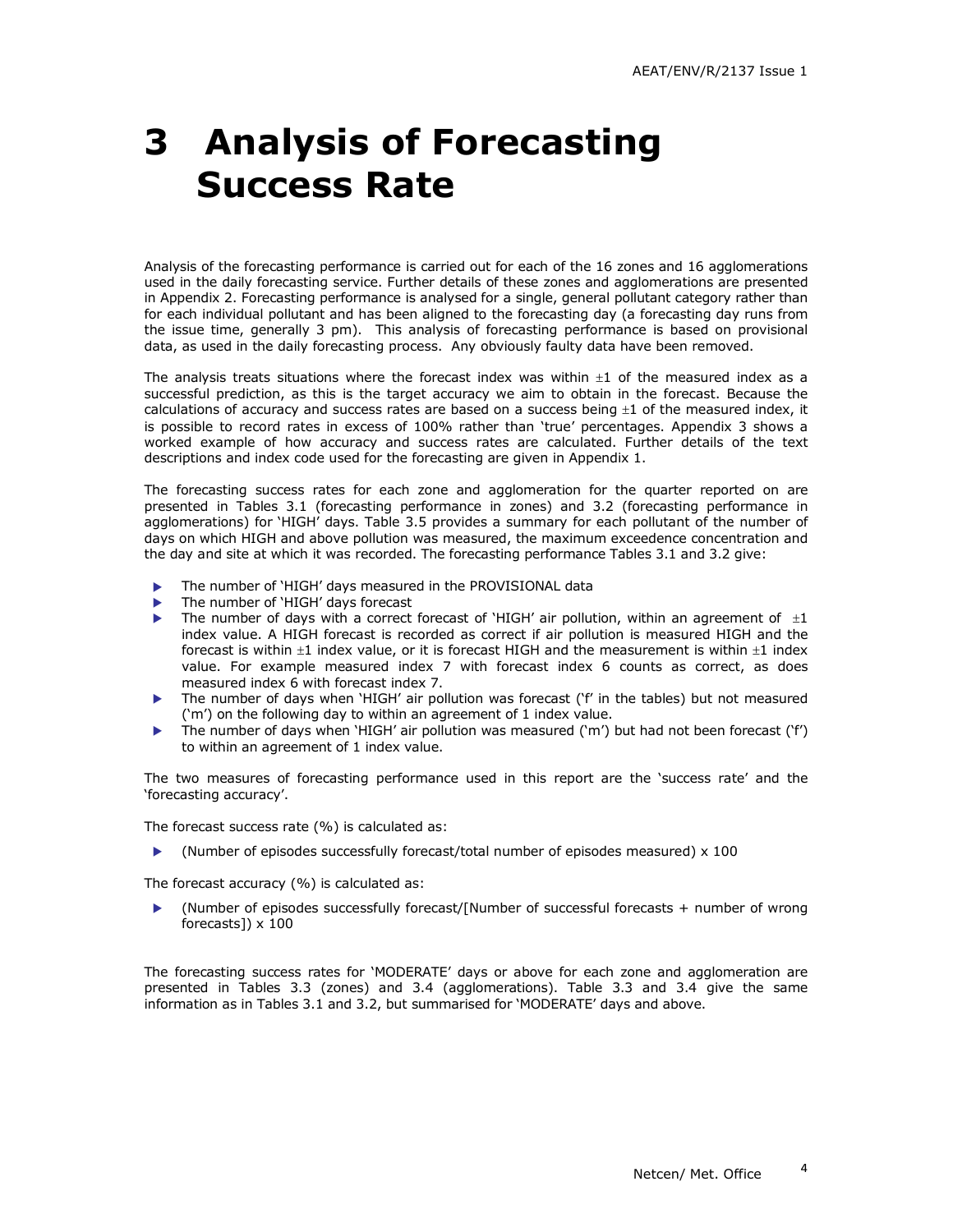### 3.1 FORECAST ANALYSIS FOR OCTOBER  $1^{ST}$  TO DECEMBER 31 $^{ST}$  2005.

| <b>ZONES</b>    | Central<br>Scotland Mids | East | Eastern |   | Greater Highland | North<br>East | North<br>East<br>Scotland | <b>North</b> | North West Northern Scottish South South South<br>&<br>ma Wales Merseyside |     |     |     | West | Yorkshire & Overall<br>Ireland Borders East Wales West Midlands Humberside |             |
|-----------------|--------------------------|------|---------|---|------------------|---------------|---------------------------|--------------|----------------------------------------------------------------------------|-----|-----|-----|------|----------------------------------------------------------------------------|-------------|
| measured days   |                          |      |         |   |                  | c             |                           | 0            | 0                                                                          |     |     |     |      |                                                                            |             |
| forecasted days |                          |      |         |   |                  |               |                           | 0            | 0                                                                          |     |     |     |      |                                                                            | 0           |
| ok (f and m)    |                          |      |         |   |                  |               |                           | $\Omega$     | 0                                                                          |     |     |     |      |                                                                            | 0           |
| wrong (f not m) |                          |      |         |   |                  |               |                           | $\Omega$     | 0                                                                          |     |     |     |      |                                                                            | 0           |
| wrong (m not f) |                          |      |         |   |                  |               |                           | $\Omega$     | 0                                                                          |     |     |     |      |                                                                            |             |
| success %       | 100                      | 100  | 100     | 0 | 100              |               | 100                       | 100          | 100                                                                        | 100 | 100 | 100 | 100  | 100                                                                        | $\mathbf 0$ |
| accuracy %      |                          |      |         |   |                  |               |                           | $\Omega$     | 0                                                                          |     |     |     |      |                                                                            |             |

#### Table 3.1 - Forecast Analysis for UK Zones 'HIGH' band and above \*

#### Table 3.2 - Forecast Analysis for UK Agglomerations 'HIGH' band and above \*

| <b>AGGLOMERATIONS</b> Belfast UA Brighton/Worthing/ | Littlehampton | <b>Bristol UA</b> | Cardiff UA | Edinburgh UA | <b>Glasgow UA</b> | <b>Greater Manchester</b><br>UA | Leicester UA | Liverpool UA |
|-----------------------------------------------------|---------------|-------------------|------------|--------------|-------------------|---------------------------------|--------------|--------------|
| measured days                                       |               |                   |            |              |                   |                                 |              |              |
| forecasted days                                     |               |                   |            |              |                   |                                 |              |              |
| ok (f and m)                                        |               |                   |            |              |                   |                                 |              |              |
| wrong (f not m)                                     |               |                   |            |              |                   |                                 |              |              |
| wrong (m not f)                                     |               |                   |            |              |                   |                                 |              |              |
| success %                                           | 100           | 100               | 100        | 100          | 100               | 100                             | 100          | 100          |
| accuracy %                                          |               |                   |            |              |                   |                                 |              |              |

| <b>AGGLOMERATIONS</b> | Nottingham UA                                                                                                                                           | Portsmouth UA | Sheffield UA | Swansea UA | Tyneside | <b>West Midlands UA</b> | West Yorkshire UA | <b>Overall</b> |  |  |  |  |
|-----------------------|---------------------------------------------------------------------------------------------------------------------------------------------------------|---------------|--------------|------------|----------|-------------------------|-------------------|----------------|--|--|--|--|
| measured days         |                                                                                                                                                         |               |              |            |          |                         |                   |                |  |  |  |  |
| forecasted days       |                                                                                                                                                         |               |              |            |          |                         |                   |                |  |  |  |  |
| ok(f and m)           |                                                                                                                                                         |               |              |            |          |                         |                   |                |  |  |  |  |
| wrong (f not m)       |                                                                                                                                                         |               |              |            |          |                         |                   |                |  |  |  |  |
| wrong (m not f)       |                                                                                                                                                         |               |              |            |          |                         |                   |                |  |  |  |  |
| success %             | 100                                                                                                                                                     | 100           | 100          | 100        | 100      | 100                     |                   |                |  |  |  |  |
| accuracy %            |                                                                                                                                                         |               |              |            |          |                         |                   |                |  |  |  |  |
|                       | * All performance statistics are based on provisional data. Obviously incorrect data due to instrumentation faults have been removed from the analyses. |               |              |            |          |                         |                   |                |  |  |  |  |

Please refer to the start of section 3 for an explanation of the derivation of the various statistics, figures >100 % may occur.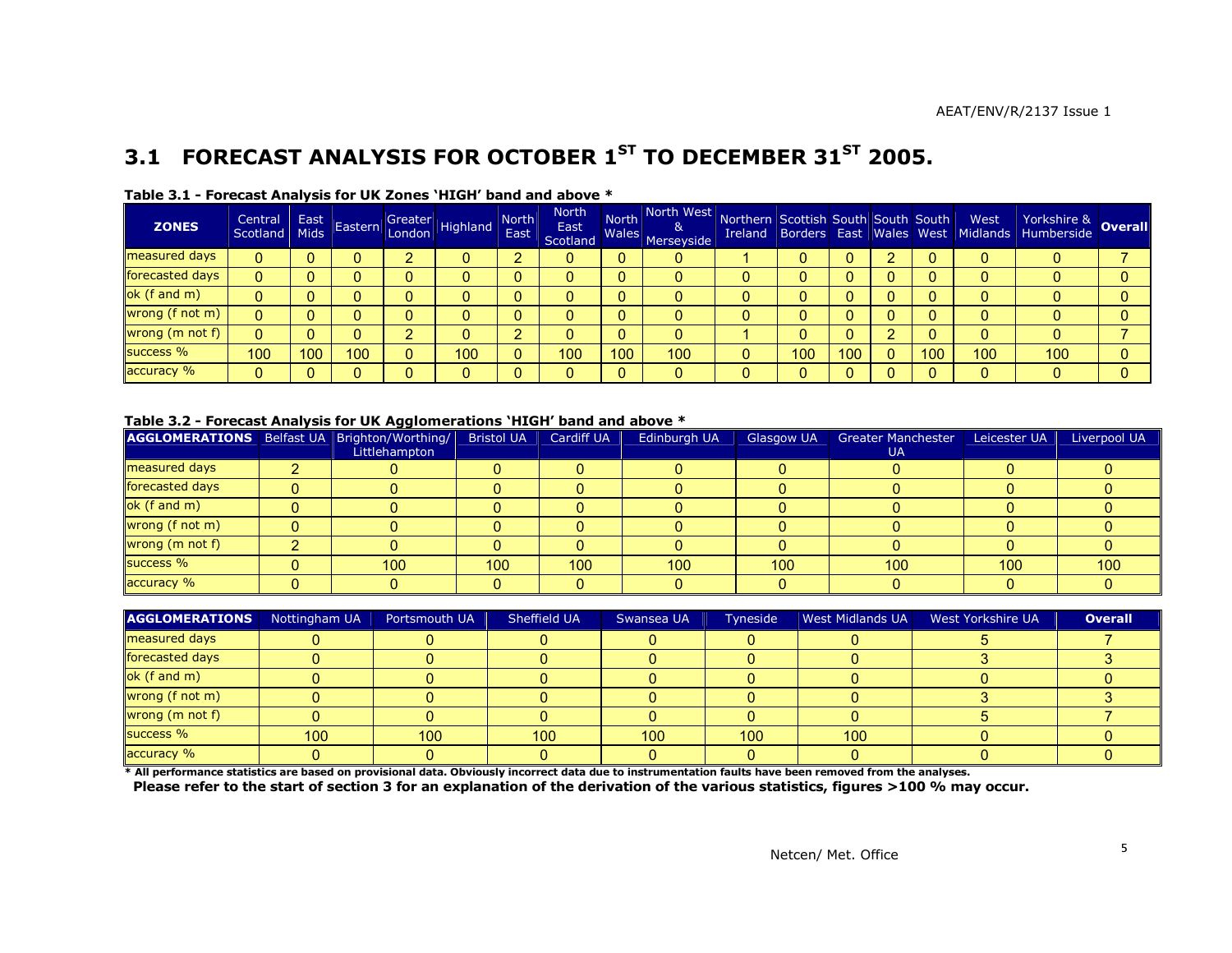| <b>ZONES</b>    | Central<br>Scotland | East<br>Mids <sup>1</sup> | Eastern | London | <b>Arn</b> Greater Highland | <b>North</b><br><b>East</b> | <b>North</b><br>East<br>Scotland | <b>North</b><br>Wales | North West<br>&<br>Merseyside | Northern Scottish South South South<br><b>Ireland</b> |     |     |     |     | West<br>Borders East Wales West Midlands | Yorkshire & Overall |     |
|-----------------|---------------------|---------------------------|---------|--------|-----------------------------|-----------------------------|----------------------------------|-----------------------|-------------------------------|-------------------------------------------------------|-----|-----|-----|-----|------------------------------------------|---------------------|-----|
| measured days   |                     |                           |         | 30     |                             |                             | υ                                |                       | U                             |                                                       |     |     |     |     |                                          |                     | 65  |
| forecasted days |                     |                           |         | 32     |                             |                             |                                  | w                     |                               |                                                       |     | 14  | 10  |     |                                          |                     | 109 |
| ok (f and m)    |                     |                           |         | 33     |                             |                             |                                  | w                     |                               |                                                       |     |     |     |     | 9                                        |                     | 103 |
| wrong (f not m) | o                   |                           |         |        |                             |                             | υ                                |                       |                               |                                                       |     |     |     |     |                                          |                     | 25  |
| wrong (m not f) |                     |                           |         |        |                             |                             | U                                |                       |                               |                                                       |     |     |     |     |                                          |                     | 17  |
| success %       | 100                 | 200                       | 200     | 110    | 100                         | 67                          | 100                              | 300                   | 100                           | 150                                                   | 100 | 367 | 140 | 200 | 300                                      | 86                  | 158 |
| accuracy %      | 25                  | 57                        | 60      | 75     | 100                         | 40                          | 100                              | 100                   | 100                           | 67                                                    | 100 | 69  | 50  | 100 | 100                                      | 67                  | 74  |

#### Table 3.3 - Forecast Analysis for UK Zones 'MODERATE' band and above \*

#### Table 3.4 - Forecast Analysis for UK Agglomerations 'MODERATE' band and above \*

| AGGLOMERATIONS   Belfast UA   Brighton/Worthing/ |     | Littlehampton | <b>Bristol UA</b> | <b>Cardiff UA</b> | Edinburgh UA | Glasgow UA | <b>Greater Manchester</b><br>UA. | Leicester UA | Liverpool UA |
|--------------------------------------------------|-----|---------------|-------------------|-------------------|--------------|------------|----------------------------------|--------------|--------------|
| measured days                                    |     |               |                   |                   |              |            |                                  |              |              |
| forecasted days                                  |     |               |                   |                   |              |            |                                  |              |              |
| ok (f and m)                                     |     |               |                   |                   |              |            |                                  |              |              |
| wrong (f not m)                                  |     |               |                   |                   |              |            |                                  |              |              |
| wrong (m not f)                                  |     |               |                   |                   |              |            |                                  |              |              |
| success %                                        | 140 | 500           | 100               | 50                | 100          | 117        | 75                               | 300          | 400          |
| accuracy %                                       | 64  | 83            |                   | 33                | 50           | 70         | 55                               | 100          | 80           |

| <b>AGGLOMERATIONS</b>                                                                                                                                   | Nottingham UA | Portsmouth UA | Sheffield UA | Swansea UA | Tyneside | <b>West Midlands UA</b> | West Yorkshire UA | <b>Overall</b> |
|---------------------------------------------------------------------------------------------------------------------------------------------------------|---------------|---------------|--------------|------------|----------|-------------------------|-------------------|----------------|
| measured days                                                                                                                                           |               |               |              |            |          |                         |                   | 47             |
| forecasted days                                                                                                                                         |               |               |              |            |          |                         |                   | 83             |
| ok (f and m)                                                                                                                                            |               |               |              |            |          |                         |                   | 69             |
| wrong (f not m)                                                                                                                                         |               |               |              |            |          |                         | IО                |                |
| wrong (m not f)                                                                                                                                         |               |               |              |            |          |                         |                   | 22             |
| success %                                                                                                                                               | 100           | 100           | 100          | 600        | 100      | 225                     |                   |                |
| accuracy %                                                                                                                                              | 67            |               | 75           |            |          |                         |                   | 60             |
| * All performance statistics are based on provisional data. Obviously incorrect data due to instrumentation faults have been removed from the analyses. |               |               |              |            |          |                         |                   |                |

Please refer to the start of section 3 for an explanation of the derivation of the various statistics, figures >100 % may occur.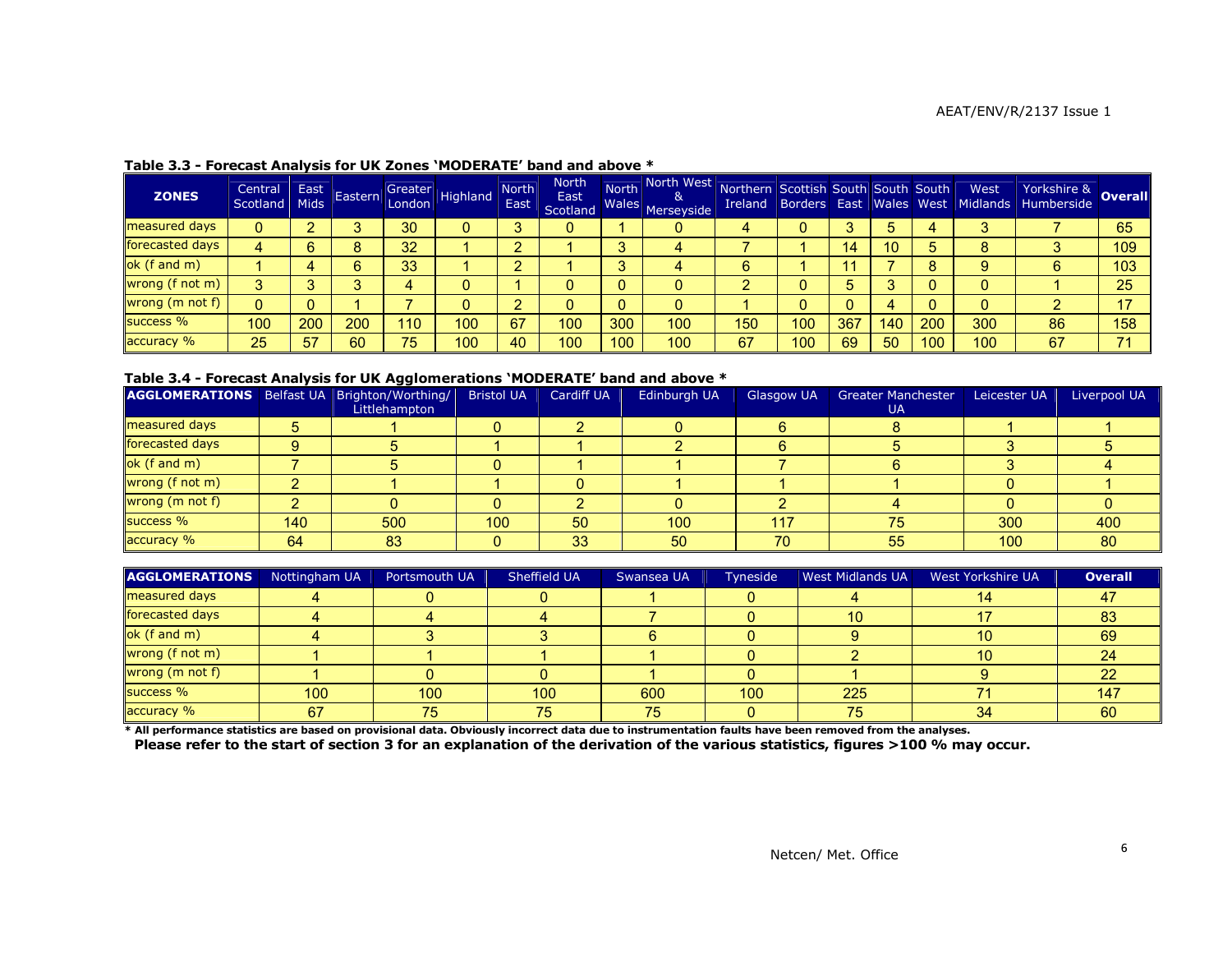| <b>Pollutant</b>         | <b>High</b><br>or<br>above<br>days | <b>Moder</b><br>ate<br>days | Max.<br>conc.<br>$(\mu g)$<br>$/m^3$ ) * | Site with max.<br>conc.                             | <b>Zones or</b><br><b>Agglomeration</b>              | Date of<br>max conc.        | <b>Forecast</b><br><b>SUCCESS</b><br><b>HIGH</b><br>days<br>(9/6)<br>Tno.<br>incidents,<br>zone or<br>agglomer<br>ation<br>days $]**$ |
|--------------------------|------------------------------------|-----------------------------|------------------------------------------|-----------------------------------------------------|------------------------------------------------------|-----------------------------|---------------------------------------------------------------------------------------------------------------------------------------|
| Ozone                    | $\mathbf{0}$                       | $\overline{4}$              | 128                                      | London<br><b>Teddington</b>                         | Greater<br>London                                    | 10/10/05                    | N/A<br>[0]                                                                                                                            |
| $PM_{10}$<br>gravimetric | 14                                 | 34                          | 200                                      | Cwmbran                                             | <b>South Wales</b>                                   | 07/12/05                    | $0\%$<br>$[14]$                                                                                                                       |
| NO <sub>2</sub>          | $\Omega$                           | 10                          | 361                                      | London<br>Marylebone<br>Road                        | Greater<br>London                                    | 7/12/05                     | N/A<br>[0]                                                                                                                            |
| SO <sub>2</sub>          | $\overline{0}$                     | $\overline{2}$              | 436                                      | <b>Salford Eccles</b>                               | Greater<br><b>Manchester</b><br><b>UA</b>            | 21/11/05                    | N/A<br>[0]                                                                                                                            |
| <b>CO</b>                | $\Omega$                           | $\Omega$                    | 4.1                                      | <b>Bradford Centre</b><br>and London A3<br>Roadside | West<br><b>Yorkshire UA</b><br>and Greater<br>London | 09/12/05<br>and<br>21/11/05 | N/A<br>[0]                                                                                                                            |

#### Table 3.5 – Summary of episodes October to December 2005 (Based on latest provisional data)

\* Maximum concentration relate to 8 hourly running mean or hourly mean for ozone, 24 hour running mean for PM<sub>10</sub>, hourly

mean for NO<sub>2</sub>, 15 minute mean for SO<sub>2</sub> and 8 hour running mean for CO (CO units are mg/m3).<br>\*\* the number of incidents is the total of the number of HIGH days in all zones and agglomerations (ie a HIGH day on the same day in many zones or agglomerations is counted as many incidents, not just one)

#### General Observations

There were 14 zone or agglomeration-day incidents of HIGH band pollution measured during this quarter, measured on 14 separate days. All of these HIGH days were due to  $PM<sub>10</sub>$  only. None of the HIGH levels were forecast successfully due to the inherently unpredictable and localised nature of PM $_{10}$  episodes, around 80 % of which were building work related over the reporting period. Half of the incidents occurred within agglomerations. These HIGH episodes were not considered to broadly represent ambient levels across their associated regions so were therefore not allowed for during the forecasting process.

Thirty four MODERATE days were seen due to  $PM_{10}$ , measured at geographically diverse locations, mainly as a result of still, cold conditions near roadside and industrial locations with some contributions from areas of coal burning used for domestic heating.

Eight MODERATE days were measured for nitrogen dioxide at the London Marylebone Road AQ station and twenty five MODERATE or above days were measured for  $PM_{10}$ , all related to traffic emissions combined with meteorological conditions.

Two MODERATE days were measured for SO2 at the Salford Eccles AQ site during a cold spell, likely to have been the result of industrial emissions.

Four MODERATE days were measured for ozone during this quarter. On the  $10<sup>th</sup>$  October around 20 sites measured the MODERATE band during unusually warm, dry conditions for October towards the south of the UK.

Figures 3.1 – 3.3 show the trends of pollutants in graphical form. A site-by-site breakdown is given in Figures 3.4a and 3.4b.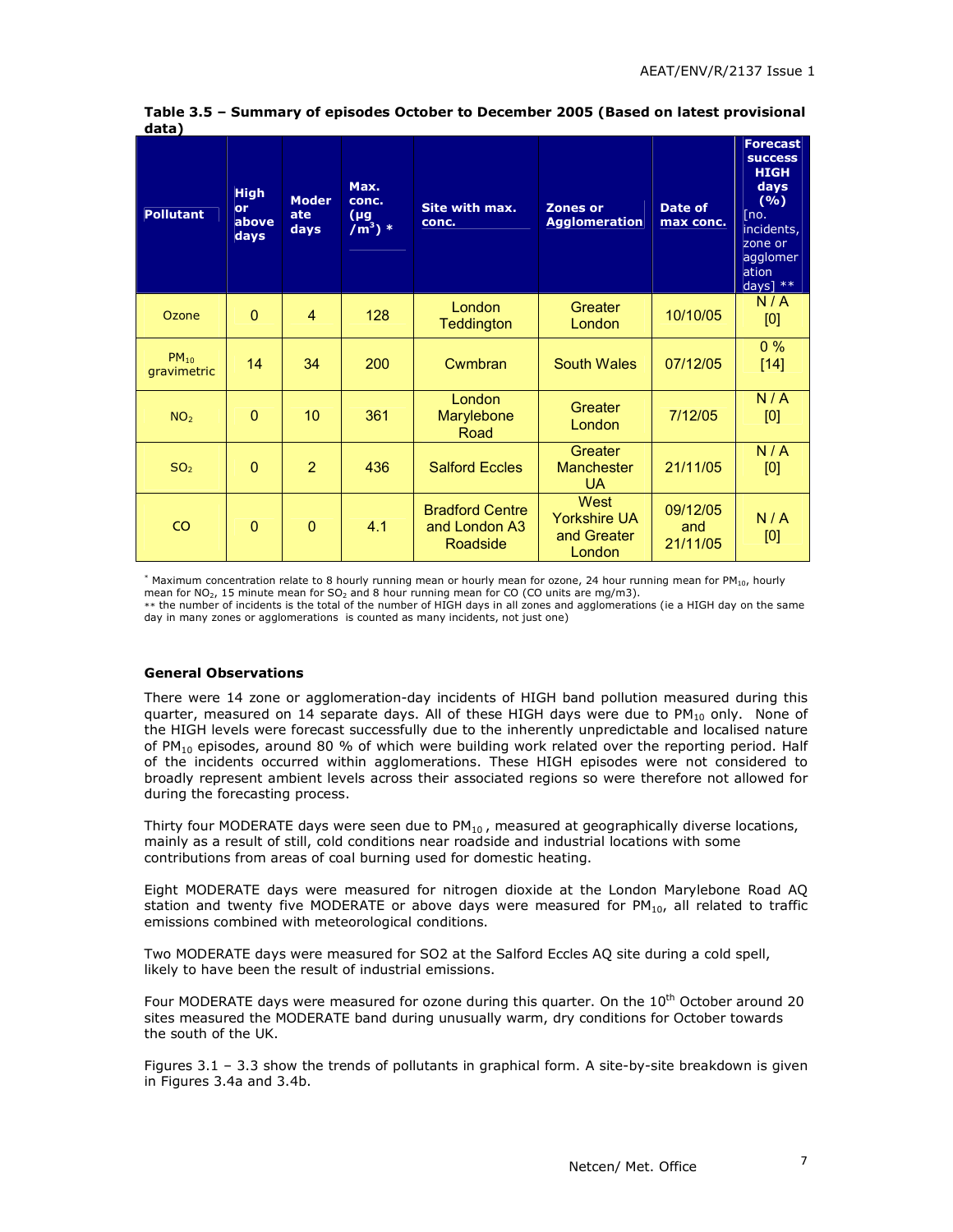#### $O<sub>3</sub>$

Very few MODERATE days were measured during this quarter as normally expected for the autumn/winter months.

On the 10<sup>th</sup> October the MODERATE band was measured at around 20 sites, mainly located in London, East Anglia and the south of England. Warm air from Northern Spain was being momentarily drawn up from the south, temperatures above 20 degrees C were seen in the south of England. Interestingly this is the latest date by more than 2 weeks in any calendar year we have seen a substantial number of MODERATE ozone measurements on a single day since measurements began. The highest measurement was experienced at the London Teddington AQ site, at 128 ug/m3.

Figure 3.1 shows the trends in  $O_3$  levels over this period.

#### $PM<sub>10</sub>$

As previously noted none of the 14 HIGH band exceedences were forecast due to their localised and unpredictable nature. Five intermittent HIGH or above days were measured at the Bradford AQ site between the 9<sup>th</sup> and 16<sup>th</sup> December as the result of ongoing building works (highest measurement was 168 ug/m3 as a daily maximum 24 hour running mean). Two HIGH days were measured at the Cwmbran site on  $7<sup>th</sup>$  and  $8<sup>th</sup>$  December due to localised stone cutting (maximum measurement of 200 ug/m3 as a daily maximum 24 hour running mean). Two HIGH days were measured at the Middlesborough station as the result of ongoing building works on  $7<sup>th</sup>$  and  $8<sup>th</sup>$ October, coincident with a period of easterly wind trajectories (maximum measurement here was 114 ug/m3 as a daily maximum 24 hour running mean). Installation of an automatic lavatory near the Belfast Centre AQ site led to two HIGH day measurements on the  $10^{th}$  and  $11^{th}$  October (119 ug/m3 as a daily maximum 24 hour running mean was the highest measurement).

Two HIGH days were measured at London Marylebone Road on the 20<sup>th</sup> and 21<sup>st</sup> December during a cool period with light winds, under high pressure meterological conditions. The MODERATE band was forecast for these days, the final measurement average at Marylebone Road (112 ug/m3 as a daily maximum 24 hour running mean) had not unfortunately been forecast to within 1 index band.

One HIGH day was seen at the Derry AQ site on 22<sup>nd</sup> November, during a cold spell. The Belfast Centre AQ site reached index 6 here for  $PM_{10}$ . The MODERATE band was generally forecast for Northern Ireland over the cold spell but the final Derry measurement average (100 ug/m3 as a daily maximum 24 hour running mean) was greater than one index band above the forecast for the Northern Ireland zone on the 22<sup>nd</sup>.

Nine sites or more measured MODERATE band particulate PM<sub>10</sub> on the 8<sup>th</sup> October and in a second period between  $21^{st}$  and  $22^{nd}$  November. On the  $8^{th}$  October the MODERATE sites were geographically spread over England, although two-thirds were in Greater London. This happened at the end of a three day period of predominantly easterly wind trajectories with dry, sunny conditions in England and Wales, day time temperatures were warm at 20 degrees C. Thirteen then eleven sites measured the MODERATE band on the  $21^{st}$  and  $22^{nd}$  November respectively: two in Northern Ireland likely due to domestic heating, up to four in London as the result of traffic and poor dispersion conditions, Glasgow centre again likely due to poor dispersion, up to six sites in the north of England, many the result of industry combined with traffic emissions in still, cold, foggy conditions.

Figure 3.2 shows the trends in  $PM_{10}$  levels over this period.

#### $NO<sub>2</sub>$

Ten MODERATE days were seen during this period, 80 % of these measured at Marylebone Road (all likely to have been traffic related).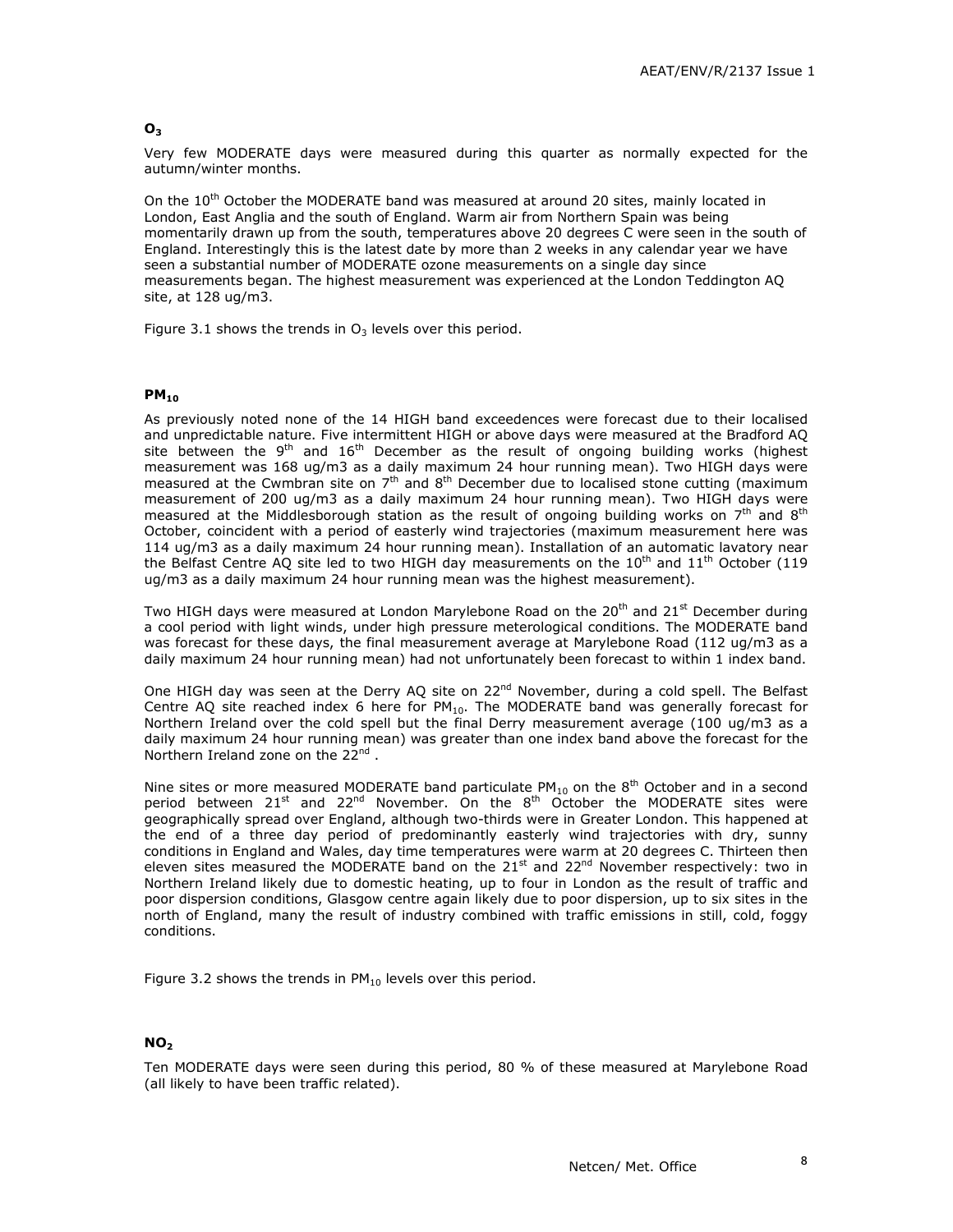#### $SO<sub>2</sub>$

Sulphur dioxide levels did not reach the HIGH band during this period. Two MODERATE days were measured only at the Salford Eccles AQ site during a cold spell, likely to have been the result of industrial emissions.

Figure 3.3 shows the trends in  $SO_2$  levels over this period with  $NO_2$  also included.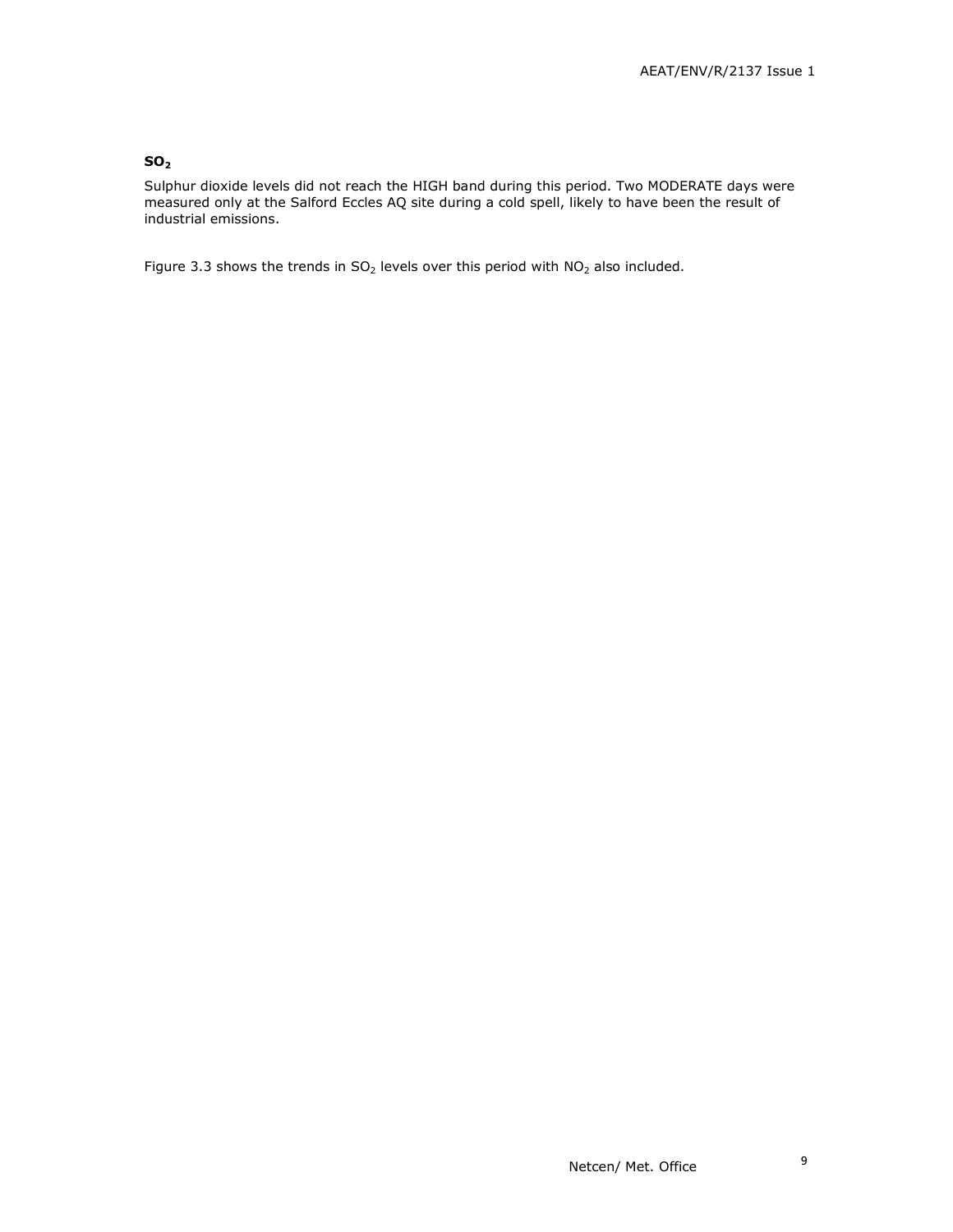AEAT/ENV/R/2137 Issue 1



levels of ozone over 4th quarter 2005.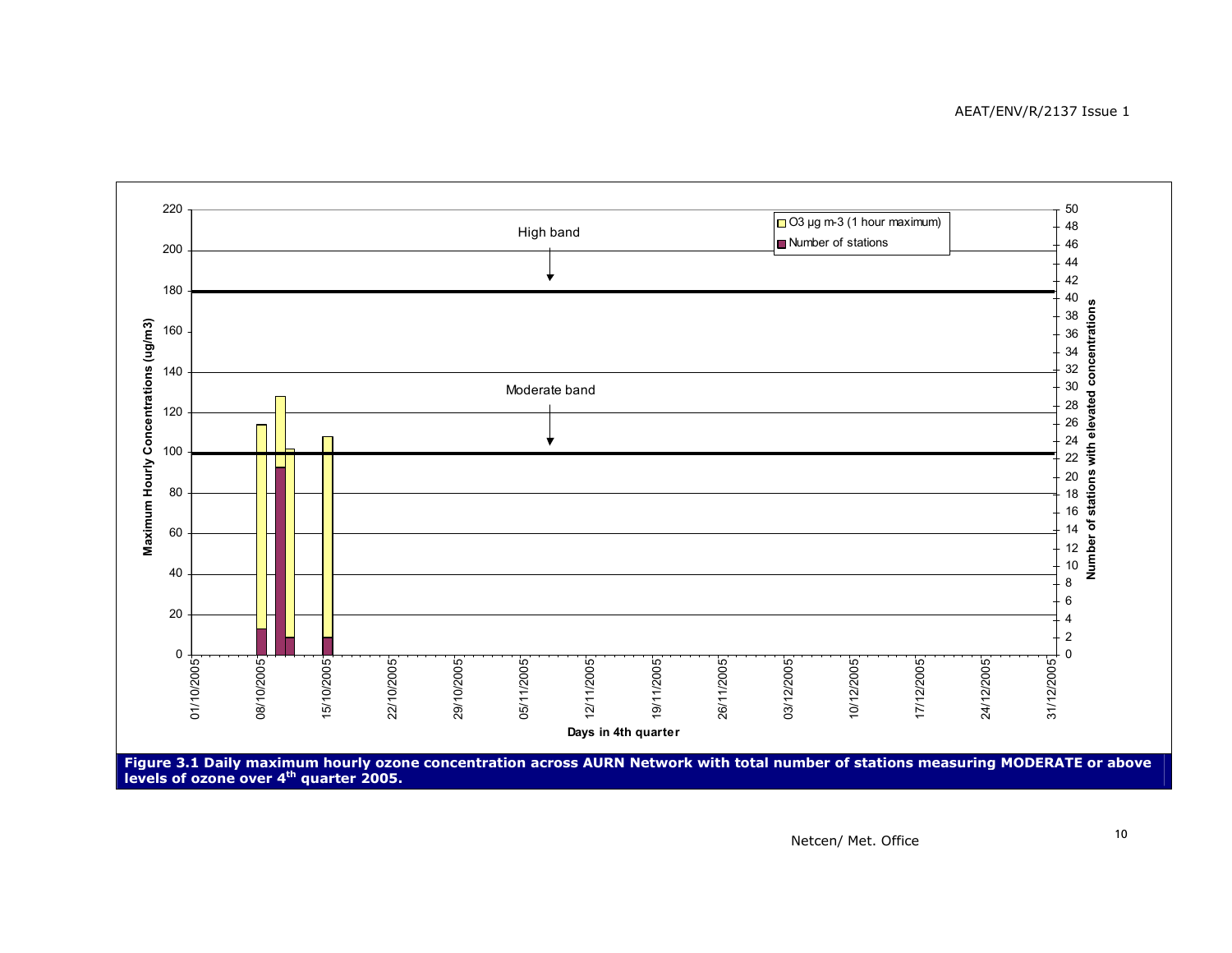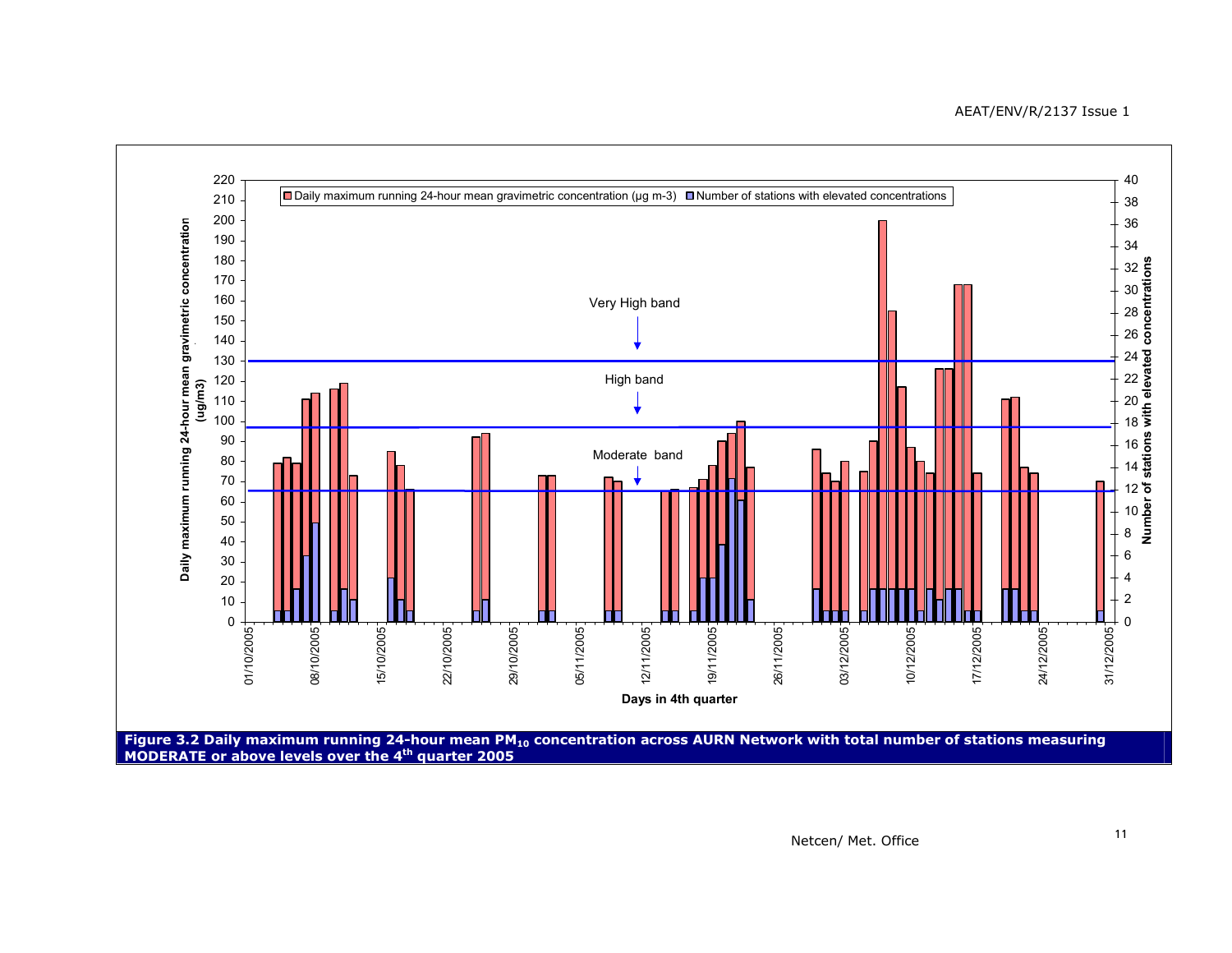

Figure 3.3 Maximum 15 minute average concentrations of SO<sub>2</sub> and hourly average of NO2 across AURN Network with total<br>number of stations measuring MODERATE or above levels over the 4<sup>th</sup> quarter 2005

Netcen/ Met. Officee and the set of the set of the set of the set of the set of the set of the set of the set of the set of the s<br>Alternative set of the set of the set of the set of the set of the set of the set of the set of the set of the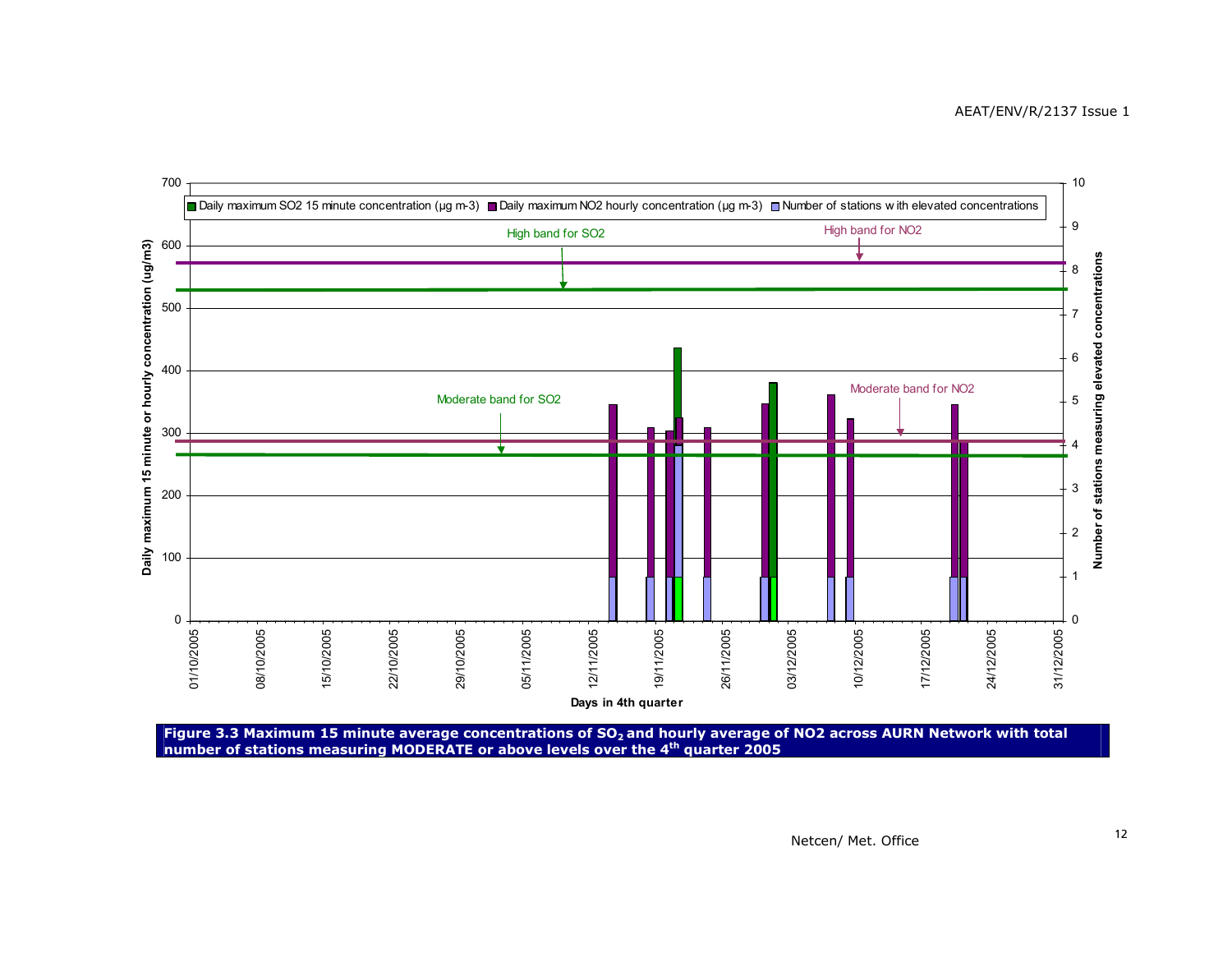

AEAT/ENV/R/2137 Issue 1

AEAT/ENV/R/2137 Issue 1

# Netcen/ Met. Office Netcen/ Met. Office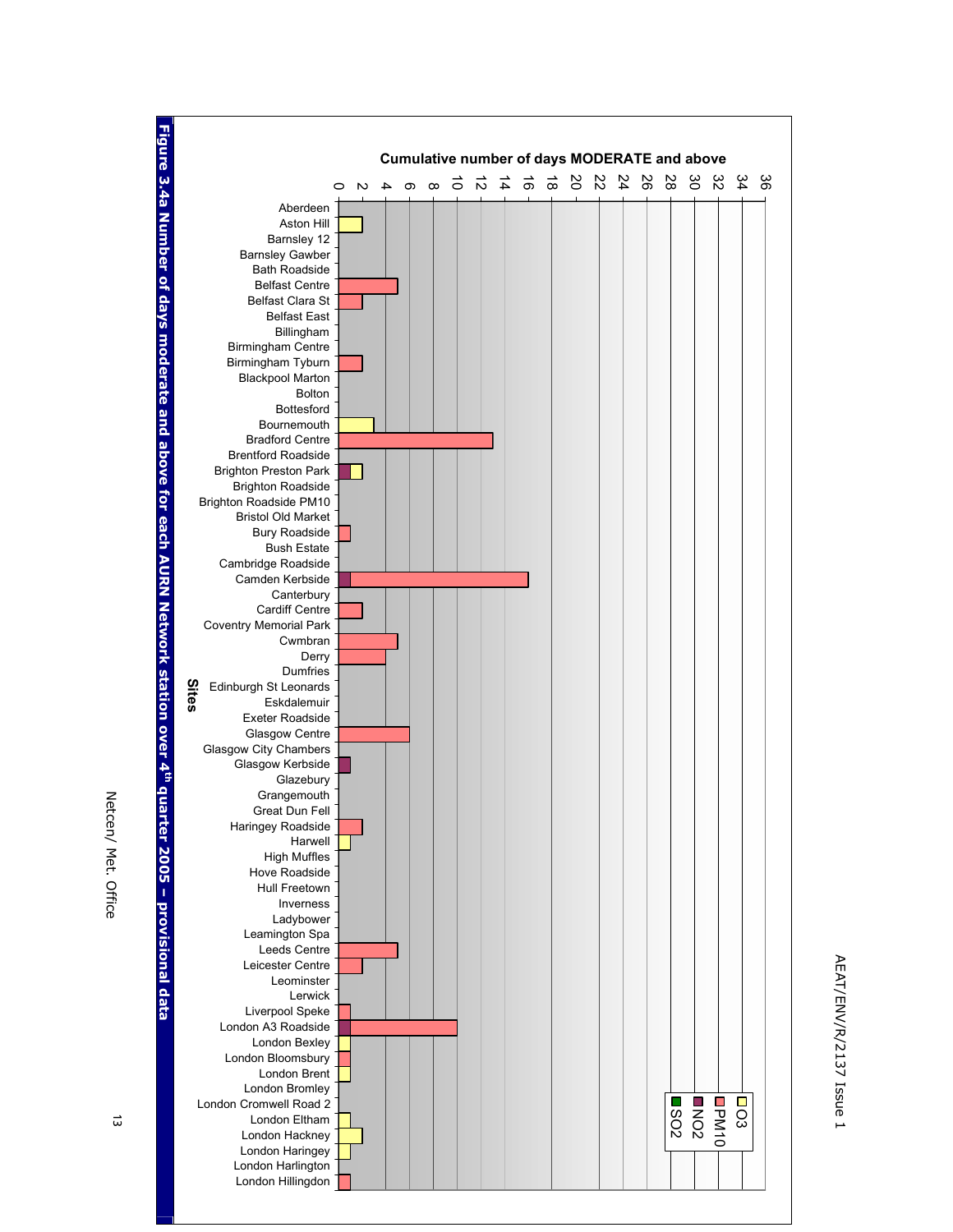



Netcen/ Met. Office Netcen/ Met. Office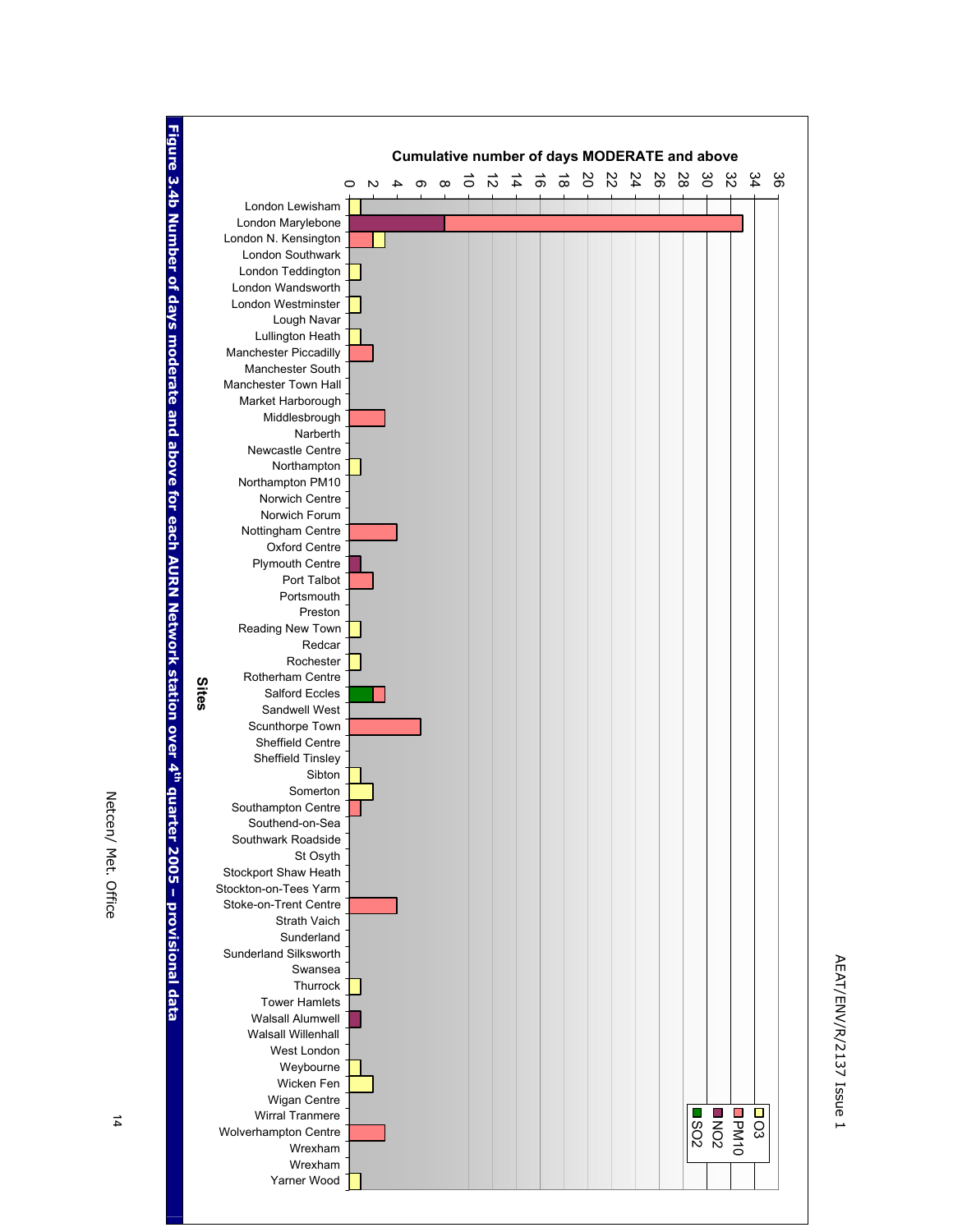# 4 Breakdowns in the service

All bulletins were successfully delivered to the Air Quality Communications contractor on time. There were no reported breakdowns in the service over this three-month period.

# 5 Additional or enhanced forecasts

No formal enhanced forecasts can be issued until the format of the enhanced service has been agreed with Defra and the Devolved Administrations.

The air pollution forecast is always re-issued to Teletext, Web and Freephone services at 10.00 local time each day, but will only be updated when the pollution situation is changing.

The bi-weekly air pollution outlooks have continued to be delivered successfully to Defra and other government departments by email on Tuesdays and Fridays.

# 6 Ad-hoc services and analysis

### 6.1 BUNCEFIELD OIL DEPOT FIRE

The fire started in the early hours of the generally clear morning of Sunday  $11<sup>th</sup>$  December at the Buncefield oil depot in Hemel Hempstead, Hertfordshire. Ground level wind speeds were light and from a north-westerly direction, encouraging a proportion of the resulting plume of unburnt oil and petroleum vapours, gaseous combustion products and smoke to drift towards Greater London. A second proportion spread out towards the south-east of England, covering the counties of Hertfordshire, Berkshire, Oxfordshire and Surrey within around 6 hours, as a response to the wind direction at higher altitudes. Met office research concluded that the plume had kept buoyant enough to travel through the planetary boundary layer and remain at an altitude well above ground level during the several day duration of the fire. Wind speeds had generally picked up from Monday afternoon onwards dispersing the plume in a south easterly direction on higher altitude winds and out over the Atlantic, corresponding with a one day wind direction change, air was then coming from the north-east until Tuesday. Even after the fire had cooled and had eventually extinguished at the end of that week, no obvious ground level elevated measurements had been observed at UK National Network AQM sites, suggesting that the effects of the plume had remained above ground level throughout or had experienced sufficient ground level dispersion conditions at the end of the incident as to not be measured at the nearest AQ stations in the south east.

As a pre-cautionary approach, netcen forecast MODERATE levels across Greater London, Eastern and the South East zones across that week starting from the Sunday of the incident

The satellite images below show the extent of the plume over the first 24 hours of the fire starting, at various stages of dispersion.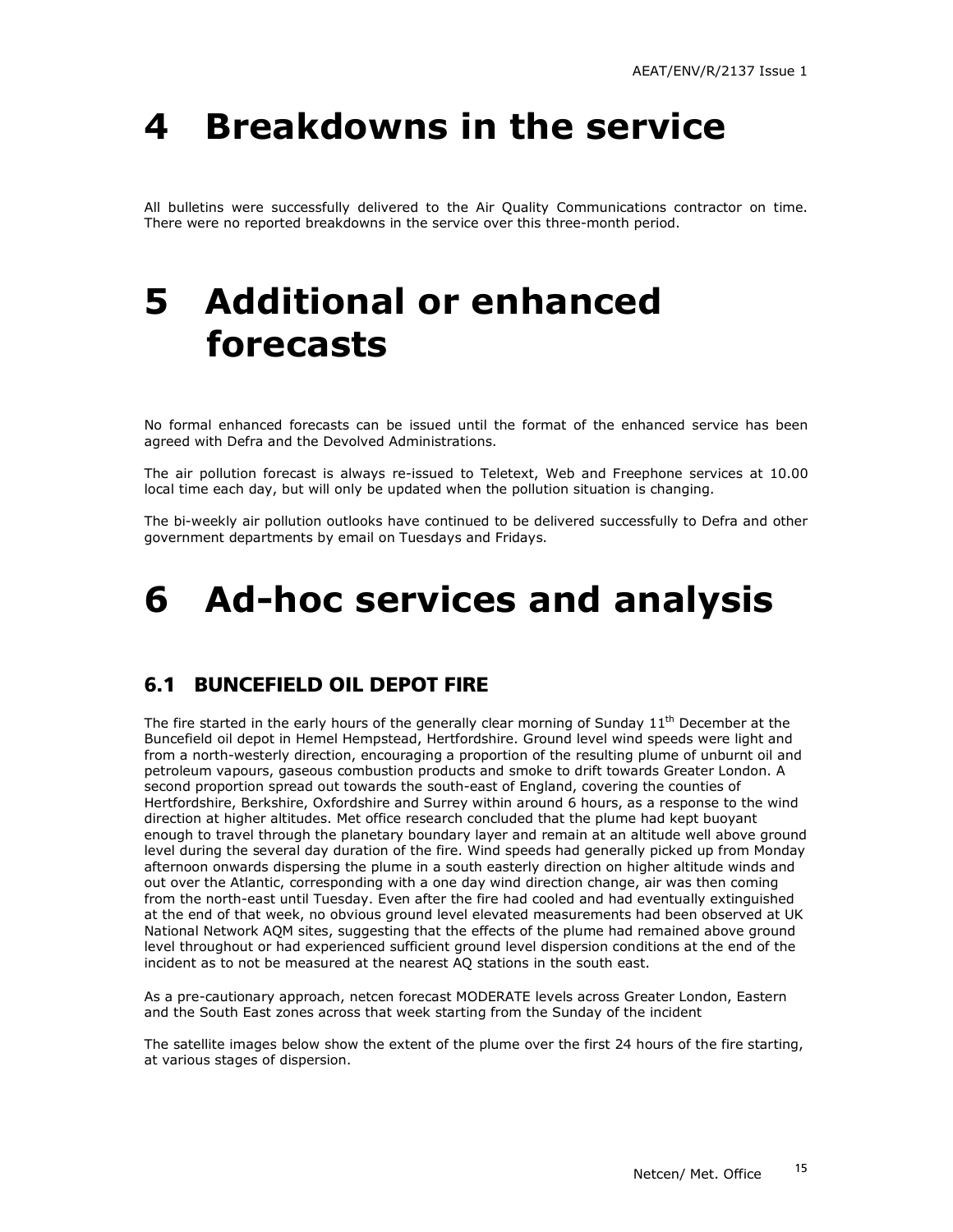

A more detailed analysis has been provided below by the Met Office:

A large explosion occurred at the Buncefield oil depot in Hemel Hempstead, Hertfordshire, UK (51.76N 0.429W) just after 06UTC on Sunday  $11<sup>th</sup>$  December 2005. The resulting blaze was the largest industrial fire in Europe to date. At the height of the blaze, 20 tanks at the oil depot operated by Total and Texaco were on fire. Each tank was reported to hold up to 3 million gallons of fuel (unleaded, super-unleaded, motor spirit, gas oil, ultra low sulphur diesel and jet fuel). During Sunday  $11<sup>th</sup>$  December, no efforts were made to bring the fire under control, as fire crews assessed the situation, determined how best to tackle the event and assembled fire fighting equipment. On Monday  $12<sup>th</sup>$  December 2005, serious efforts to cool and then extinguish the fire with foam were undertaken by the Hertfordshire fire brigade. The fire was rapidly extinguished during Tuesday 13<sup>th</sup> and Wednesday 14<sup>th</sup> December 2005.

The plume from the Buncefield oil depot incident was modelled using the Met Office's atmospheric dispersion model, NAME (Numerical Atmospheric dispersion Modelling Environment). The precise nature of the release was initially unknown and there is still some uncertainty associated with the source details. Observations and satellite images of the plume were used to assess the vertical height attained by the plume and to validate model results. In the main, a high pressure system dominated the weather and the atmosphere was stable, suppressing vertical mixing. The buoyancy of the plume, caused by the intense heat of the fire, resulted in the plume rising well clear of the boundary layer. The temperature inversion at the top of the boundary layer acted as a lid, trapping most of the plume aloft and preventing significant material from coming back down to ground. As the plume buoyancy decreased, due to fire fighting activities, and turbulent mixing increased, due to increasing wind speeds, there was concern over a greater risk of plume grounding.

Observations suggested that the plume reached a height of 3000 m during Sunday  $11<sup>th</sup>$  December, 2005 and a height of 2000 m on Monday  $12<sup>th</sup>$  December 2005. Initially, the modelled release height was based on these observations and a unit release of a tracer was chosen. The model results are useful in defining the geographical spread of the plume but, since a nominal release rate was chosen, the magnitude of the modelled concentrations should not reflect reality. On Sunday  $11^{th}$  December 2005, the plume fanned out over a wide area (see Figure 1). This was caused by a significant amount of wind shear in the atmosphere; lower level winds were northwesterly, transporting material to the south-east whilst upper level winds were north-easterly, transporting material to the south-west. On Monday  $12<sup>th</sup>$  December 2005, the plume was much narrower and being transported south-westwards from the oil depot (see Figure 2). On Tuesday and Wednesday  $13<sup>th</sup>$  and  $14<sup>th</sup>$  December 2005, winds were from a northerly direction and the plume was reported to still be elevated. NAME predicted that the plume remained aloft with minimal mixing back to ground within the UK. This is in agreement to observations from the national automatic air quality monitoring network which suggests that there was no major grounding events. Observations suggest that grounding was limited to regions close to the source. Work is, however, ongoing to assess the extent and magnitude of grounding.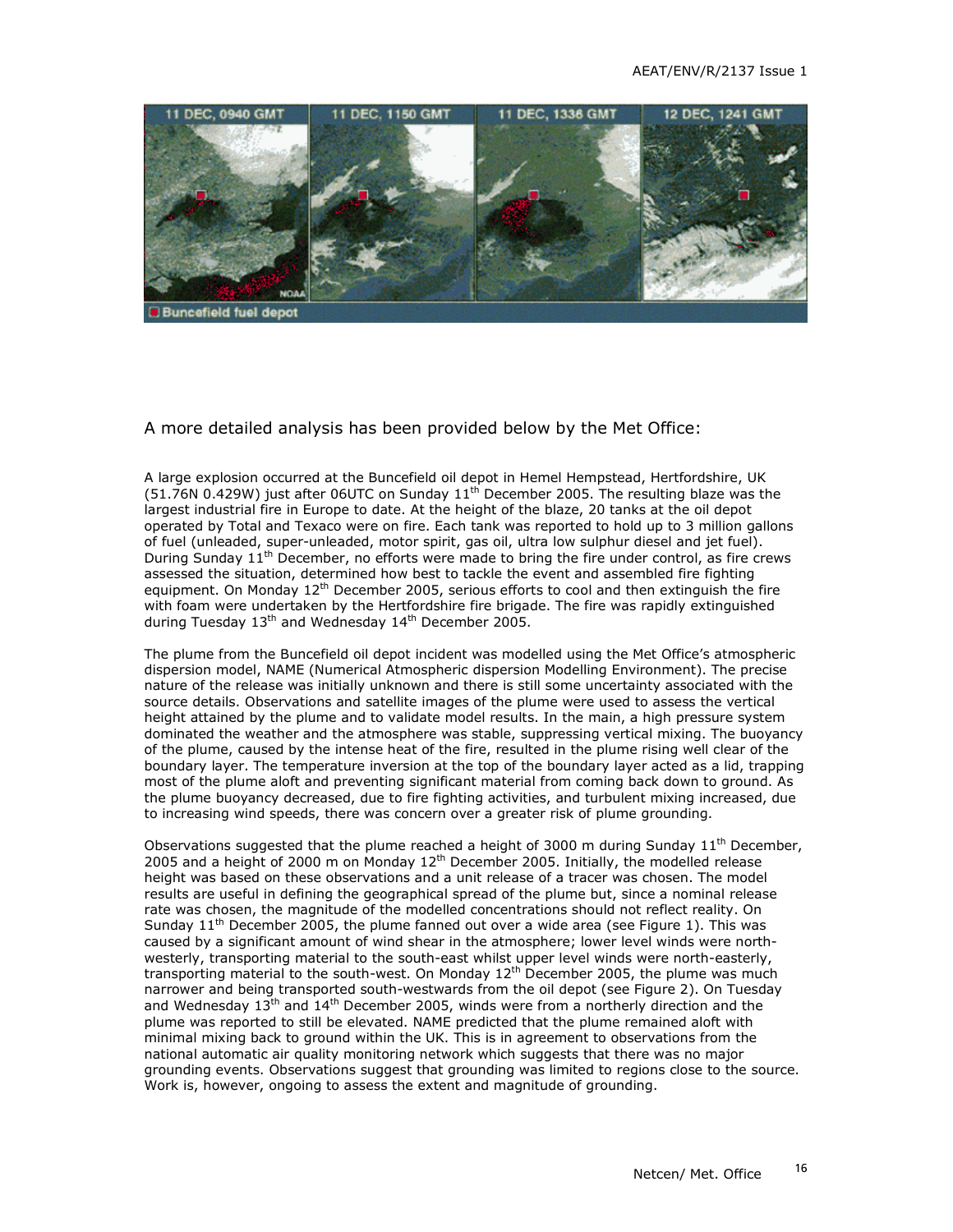Subsequent studies enabled the rise of the buoyant plume to be modelled using the plume rise scheme and the incorporation of emission estimates. Further work is continuing to increase our understanding of the incident and to utilise all available observations to improve and validate modelling of the plume.



Figure 1: Comparison of NAME predicted plume (0 - 4 km) at 1400 UTC Sunday 11<sup>th</sup> December, 2005 with satellite imagery.



Figure 2: Comparison of NAME predicted plume (0 – 4 km) at 1300 UTC Monday 12<sup>th</sup> December, 2005 with satellite imagery.

# 7 Ongoing research

Netcen and the Met office will also continue to:

1. Investigate ways of using automatic software systems to streamline the activities within the forecasting process, thus allowing forecasters to spend their time more efficiently considering the most accurate forecasts.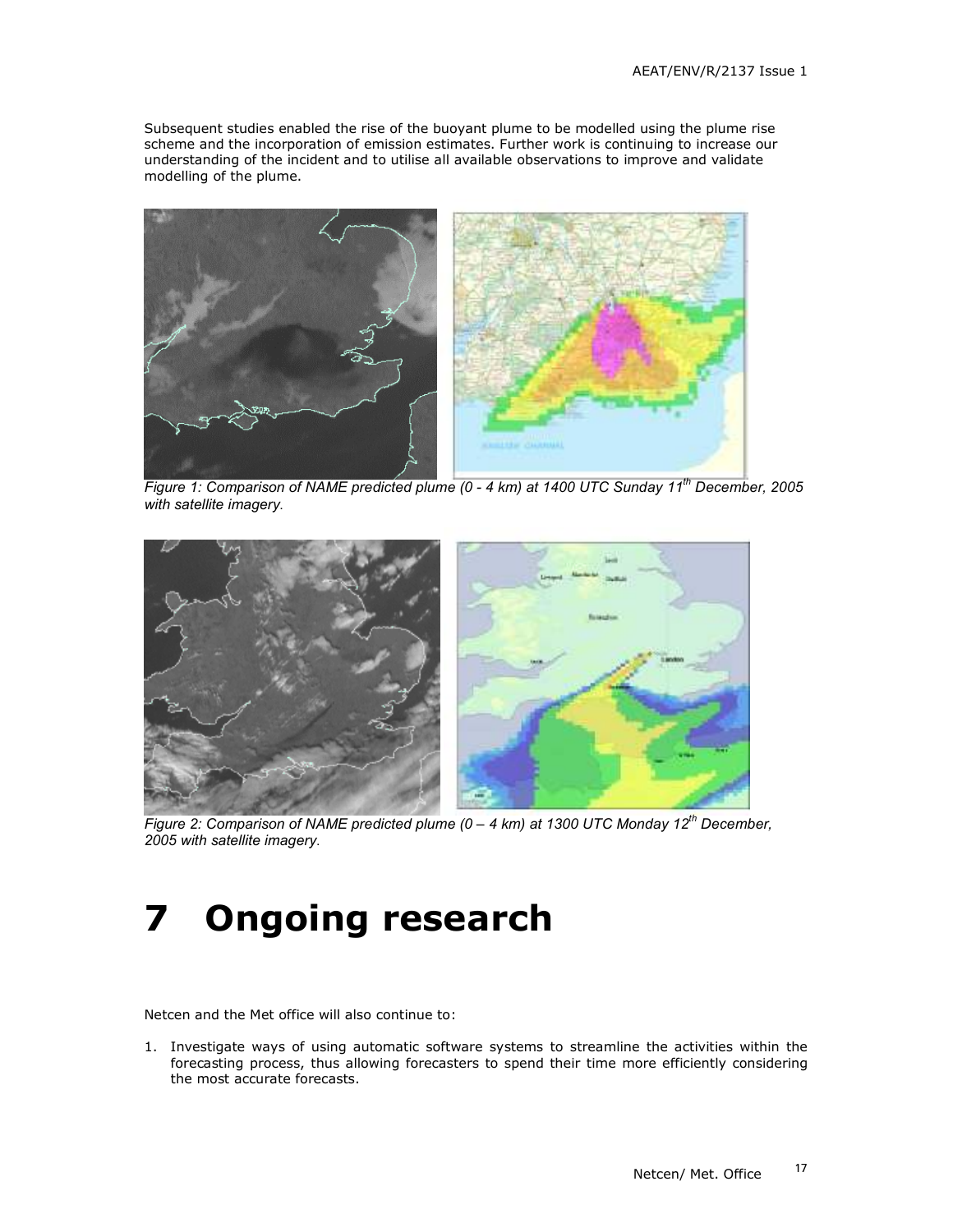- 2. Research the chemistry used in our models, in particular the  $NO<sub>x</sub>$ ->NO<sub>2</sub> conversion used in NAME, and the chemical schemes for secondary  $PM_{10}$  and ozone.
- 3. Improve the NAME model runs that can be used for ad-hoc analyses, in particular with regard to investigating the possible long-range transport of  $PM_{10}$  pollution from forest fires in Russia and the long-range transport of particles from Saharan Dust Storms.
- 4. Improve and update the emissions inventories used in our models.
- 5. Improve the list of contacts between Defra, Met Office and Netcen for use in out-of-hours emergency response, as learned from the events following the Buncefield Fuel Depot explosion.

# 8 Forward work plan for January to March 2006

Major tasks include:

- Ongoing daily air pollution forecasting activities.
- Ongoing improvements to NAME model, including:
	- o Increase in the horizontal model domain
	- o Update of emissions inventory used in the model.
- **Publication of quarters 2, 3, 4 and Annual 2005 reports on the Air Quality Archive Web Site.**
- Publication of an ad-hoc report on the air quality impact of the Buncefield fuel depot explosion.
- Improve list of contacts between Defra, Met Office and Netcen for use in out-of-hours emergency response.
- Plan the next AQ forecasting seminar to be held by Netcen in April 2006

# 9 Hardware and software inventory

Defra and the Devolved Administrations own the code for the ozone and secondary  $PM_{10}$  models, but not the graphical interface for these. Defra and the Devolved Administrations own the software for delivering the air pollution forecast to the Air Quality Communications system. Defra and the Devolved Administrations also own the web pages used to display the forecasts.

No computer hardware being used on this project is currently owned by Defra and the Devolved Administrations.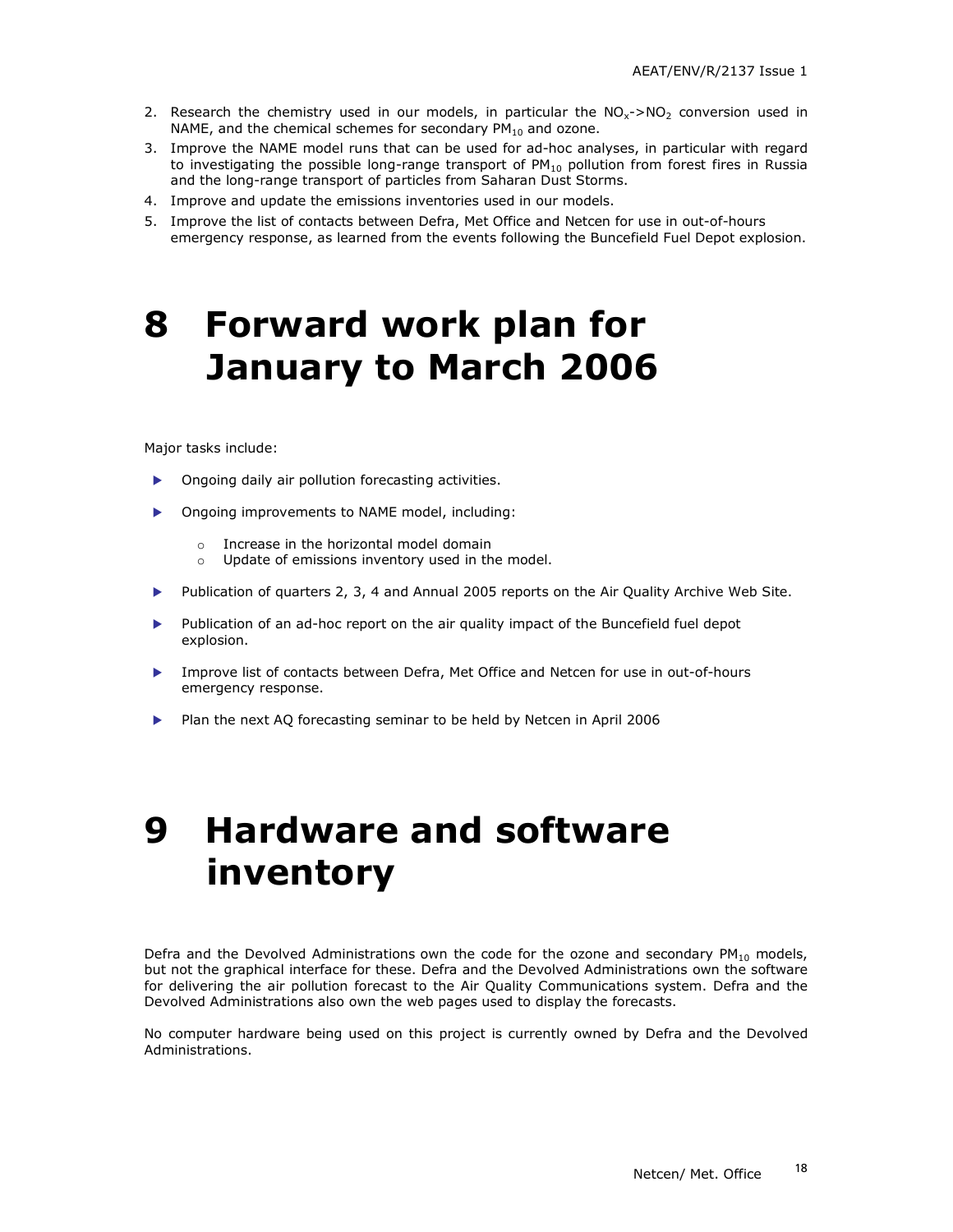# Appendix 1 - Air Pollution Index

### **CONTENTS**

1 Table showing the Air Pollution index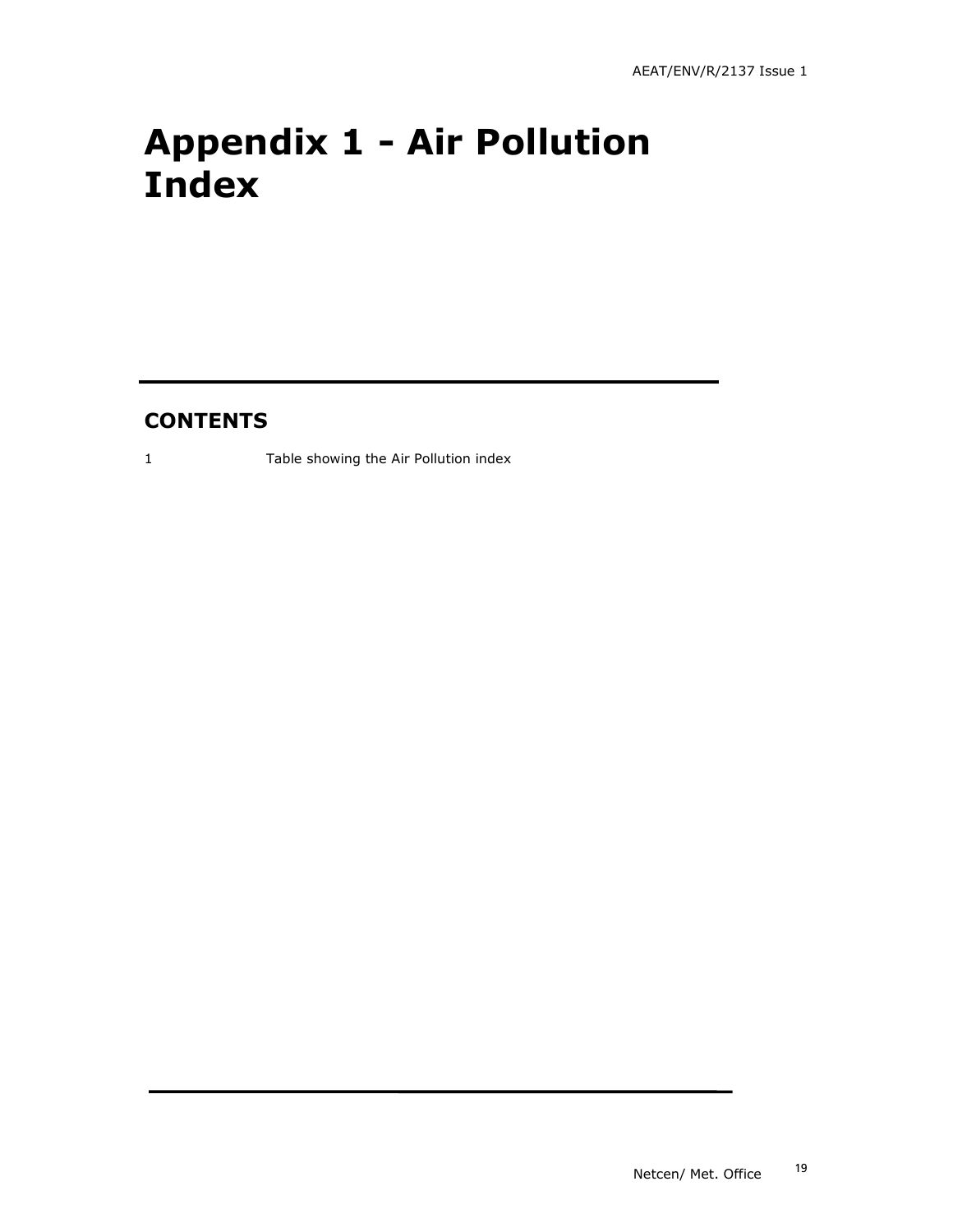#### AEAT/ENV/R/2137 Issue 1

### The UK Air Pollution Indices

| <b>Old</b><br><b>Banding</b> | <b>Index</b>   | Ozone 8-hourly/<br><b>Hourly mean</b> |                | <b>Nitrogen Dioxide</b><br><b>Hourly Mean</b> |                | <b>Sulphur Dioxide</b><br><b>15-Minute Mean</b> |                | <b>Carbon Monoxide</b><br><b>8-Hour Mean</b> |               | <b>PM<sub>10</sub> Particles</b><br><b>24-Hour Mean</b> |
|------------------------------|----------------|---------------------------------------|----------------|-----------------------------------------------|----------------|-------------------------------------------------|----------------|----------------------------------------------|---------------|---------------------------------------------------------|
|                              |                | $\mu$ gm <sup>-3</sup><br>ppb         |                | $\mu$ gm <sup>-3</sup>                        | ppb            | $\mu$ gm <sup>-3</sup>                          | ppb            | $mgm^{-3}$                                   | ppm           | gravimetric<br>$\mu$ gm <sup>-3</sup>                   |
| LOW                          |                |                                       |                |                                               |                |                                                 |                |                                              |               |                                                         |
|                              |                | $0 - 32$                              | $0 - 16$       | $0 - 95$                                      | $0 - 49$       | $0 - 88$                                        | $0 - 32$       | $0 - 3.8$                                    | $0.0 - 3.2$   | $0 - 21$                                                |
|                              | $\overline{2}$ | $33 - 66$                             | $17 - 32$      | $96 - 190$                                    | 50-99          | 89-176                                          | $33 - 66$      | $3.9 - 7.6$                                  | $3.3 - 6.6$   | $22 - 42$                                               |
|                              | 3              | 67-99                                 | $33 - 49$      | 191-286                                       | $100 - 149$    | 177-265                                         | 67-99          | $7.7 - 11.5$                                 | $6.7 - 9.9$   | $43 - 64$                                               |
| <b>MODERATE</b>              |                |                                       |                |                                               |                |                                                 |                |                                              |               |                                                         |
|                              | 4              | 100-126                               | $50 - 62$      | 287-381                                       | 150-199        | 266-354                                         | 100-132        | 11.6-13.4                                    | $10.0 - 11.5$ | 65-74                                                   |
|                              | 5              | 127-152                               | $63 - 76$      | $382 - 477$                                   | 200-249        | 355-442                                         | 133-166        | 13.5-15.4                                    | $11.6 - 13.2$ | 75-86                                                   |
|                              | 6              | 153-179                               | 77-89          | 478-572                                       | 250-299        | 443-531                                         | 167-199        | 15.5-17.3                                    | 13.3-14.9     | 87-96                                                   |
| <b>HIGH</b>                  |                |                                       |                |                                               |                |                                                 |                |                                              |               |                                                         |
|                              |                | 180-239                               | $90 - 119$     | 573-635                                       | 300-332        | 532-708                                         | 200-266        | $17.4 - 19.2$                                | $15.0 - 16.5$ | $97 - 107$                                              |
|                              | 8              | 240-299                               | 120-149        | 636-700                                       | 333-366        | 709-886                                         | 267-332        | $19.3 - 21.2$                                | $16.6 - 18.2$ | 108-118                                                 |
|                              | 9              | 300-359                               | 150-179        | 701-763                                       | 367-399        | 887-1063                                        | 333-399        | $21.3 - 23.1$                                | 18.3-19.9     | 119-129                                                 |
| <b>VERY HIGH</b>             |                |                                       |                |                                               |                |                                                 |                |                                              |               |                                                         |
|                              | 10             | $\geq$ 360 µgm <sup>-3</sup>          | $\geq 180$ ppb | $\geq$ 764 $\mu$ gm <sup>-3</sup>             | $\geq 400$ ppb | $\geq$ 1064 µgm <sup>-3</sup>                   | $\geq 400$ ppb | $\geq$ 23.2 mgm <sup>-3</sup>                | $\geq$ 20 ppm | $\geq$ 130 μgm <sup>-3</sup>                            |

| <b>Old Banding</b> | <b>New Index</b> | <b>Health Descriptor</b>                                                                                                            |  |  |  |  |  |  |
|--------------------|------------------|-------------------------------------------------------------------------------------------------------------------------------------|--|--|--|--|--|--|
| <b>LOW</b>         |                  |                                                                                                                                     |  |  |  |  |  |  |
|                    |                  |                                                                                                                                     |  |  |  |  |  |  |
|                    |                  | Effects are unlikely to be noticed even by individuals who know they are sensitive to air pollutants                                |  |  |  |  |  |  |
|                    |                  |                                                                                                                                     |  |  |  |  |  |  |
| <b>MODERATE</b>    |                  |                                                                                                                                     |  |  |  |  |  |  |
|                    |                  |                                                                                                                                     |  |  |  |  |  |  |
|                    |                  | Mild effects unlikely to require action may be noticed amongst sensitive individuals                                                |  |  |  |  |  |  |
|                    | 6                |                                                                                                                                     |  |  |  |  |  |  |
| <b>HIGH</b>        |                  |                                                                                                                                     |  |  |  |  |  |  |
|                    |                  | Significant effects may be noticed by sensitive individuals and action to avoid or reduce these effects may be needed (e.g.         |  |  |  |  |  |  |
|                    |                  | reducing exposure by spending less time in polluted areas outdoors). Asthmatics will find that their "reliever inhaler is likely to |  |  |  |  |  |  |
|                    | q                | reverse the effects on the lung.                                                                                                    |  |  |  |  |  |  |
| <b>VERY HIGH</b>   |                  |                                                                                                                                     |  |  |  |  |  |  |
|                    | 10               | The effects on sensitive individuals described for "HIGH" levels of pollution may worsen.                                           |  |  |  |  |  |  |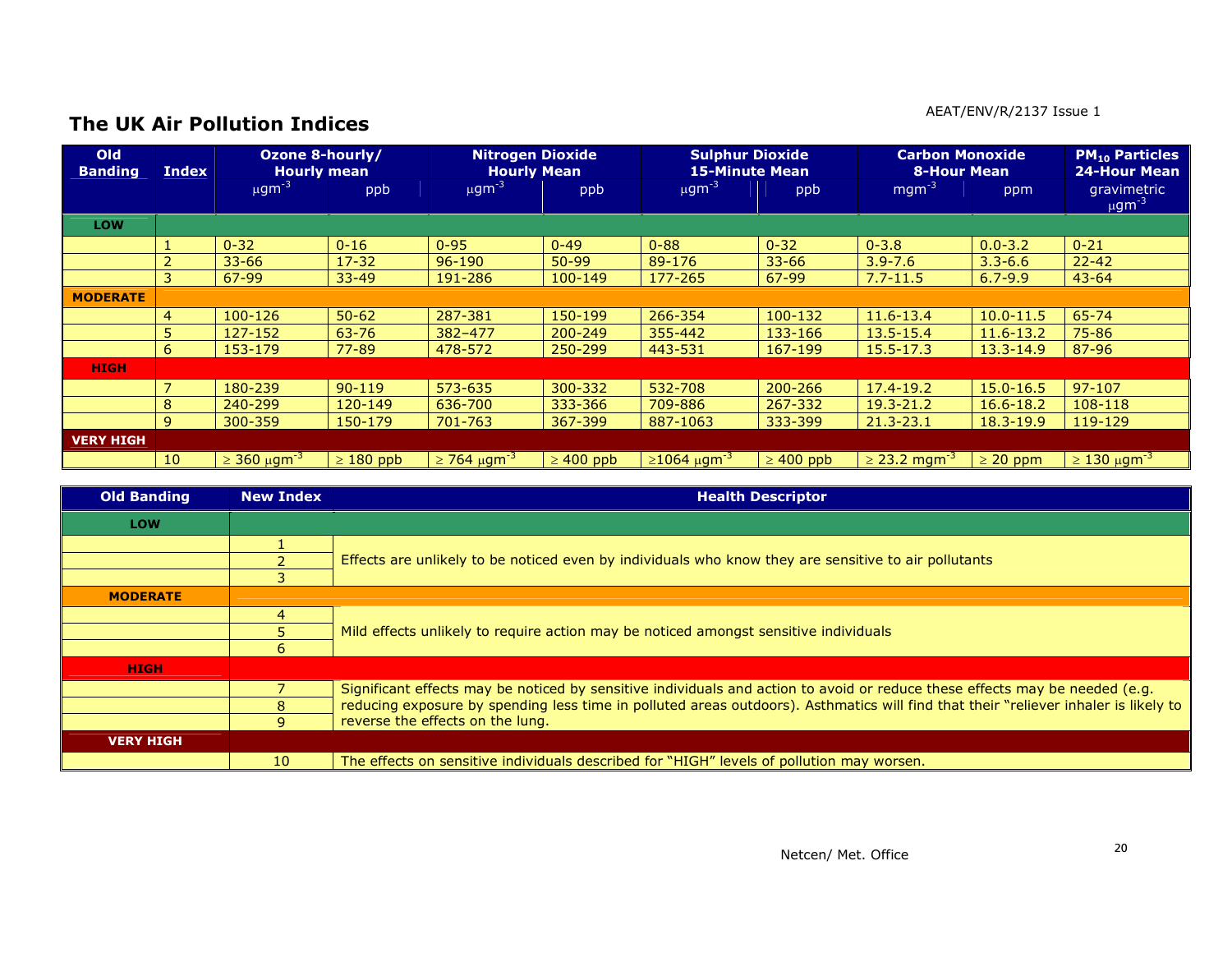AEAT/ENV/R/2137 Issue 1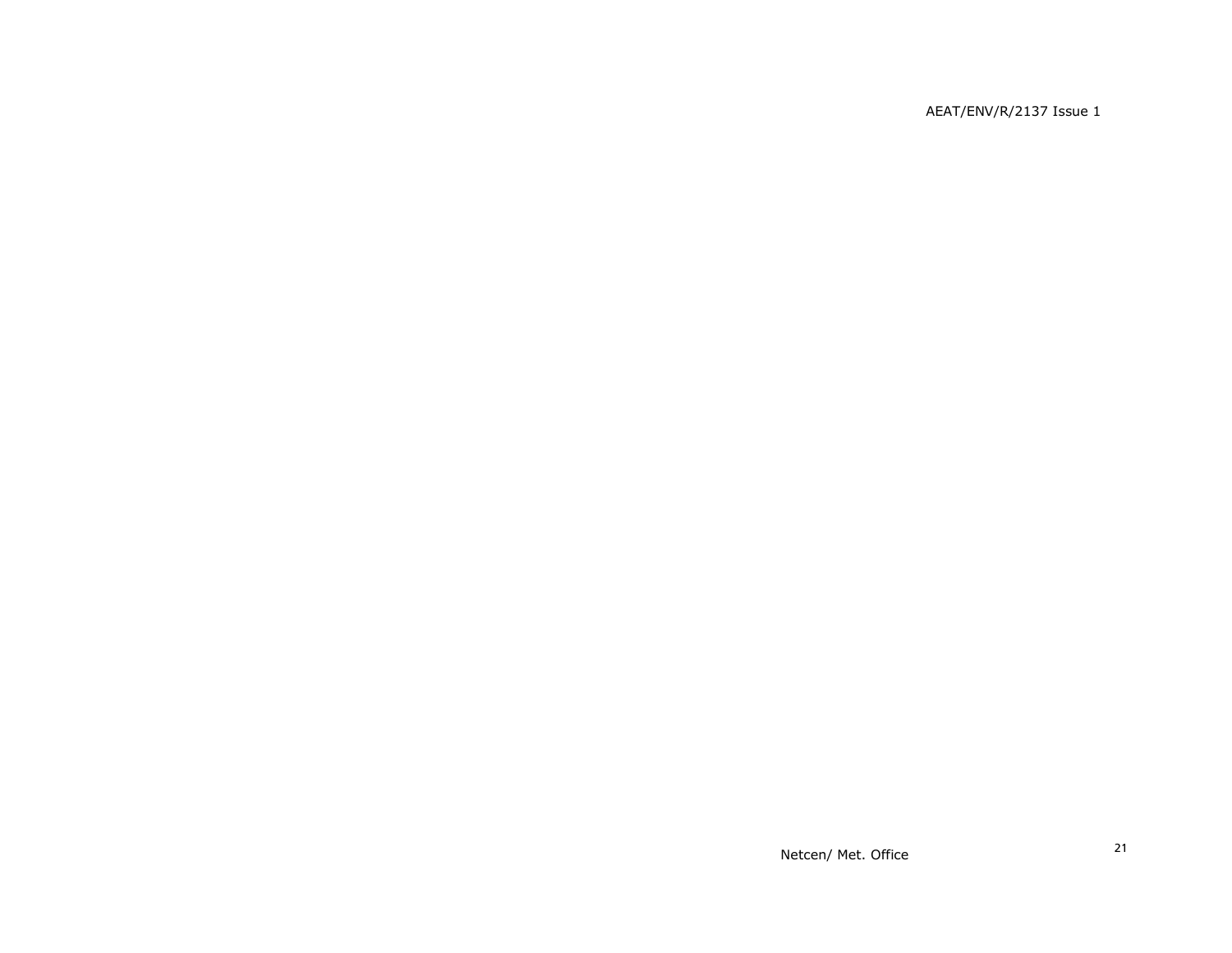# Appendix 2 - Forecasting Zones and Agglomerations

### **CONTENTS**

| Table showing the Air Pollution Forecasting Zones and Agglomerations, |
|-----------------------------------------------------------------------|
| together with populations (based on 2001 Census).                     |
| Map of Forecasting Zones and Agglomerations.                          |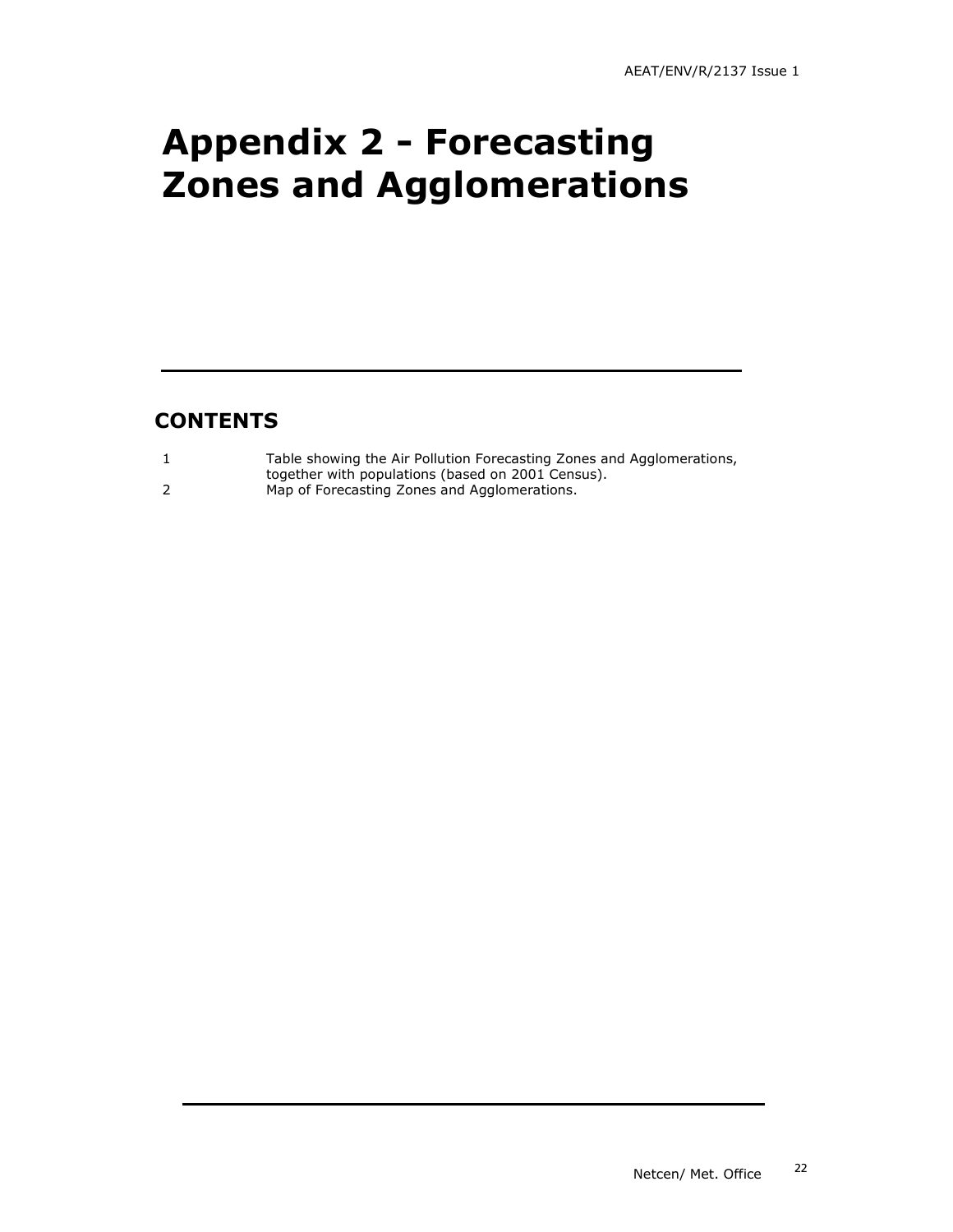#### Forecasting Zones

| Zone                             | <b>Population</b> |
|----------------------------------|-------------------|
|                                  |                   |
| <b>East Midlands</b>             | 3084598           |
| <b>Eastern</b>                   | 5119547           |
| <b>Greater London</b>            | 8278251           |
| <b>North East</b>                | 1635126           |
| <b>North West and Merseyside</b> | 3671986           |
| South East                       | 6690881           |
| <b>South West</b>                | 4364704           |
| <b>West Midlands</b>             | 2970505           |
| <b>Yorkshire and Humberside</b>  | 2816363           |
|                                  |                   |
| <b>South Wales</b>               | 1578773           |
| <b>North Wales</b>               | 720022            |
|                                  |                   |
| <b>Central Scotland</b>          | 1813314           |
| <b>Highland</b>                  | 380062            |
| <b>North East Scotland</b>       | 1001499           |
|                                  |                   |
| <b>Scottish Borders</b>          | 254690            |
|                                  |                   |
| <b>Northern Ireland</b>          | 1104991           |

#### Forecasting Agglomerations

| <b>Agglomeration</b>                   | <b>Population</b> |
|----------------------------------------|-------------------|
|                                        |                   |
| <b>Brighton/Worthing/Littlehampton</b> | 461181            |
| <b>Bristol Urban Area</b>              | 551066            |
| Greater Manchester Urban Area          | 2244931           |
| <b>Leicester</b>                       | 441213            |
| <b>Liverpool Urban Area</b>            | 816216            |
| <b>Nottingham Urban Area</b>           | 666358            |
| <b>Portsmouth</b>                      | 442252            |
| <b>Sheffield Urban Area</b>            | 640720            |
| <b>Tyneside</b>                        | 879996            |
| West Midlands Urban Area               | 2284093           |
| <b>West Yorkshire Urban Area</b>       | 1499465           |
|                                        |                   |
| <b>Cardiff</b>                         | 327706            |
| <b>Swansea/Neath/Port Talbot</b>       | 270506            |
|                                        |                   |
| <b>Edinburgh Urban Area</b>            | 452194            |
| <b>Glasgow Urban Area</b>              | 1168270           |
|                                        |                   |
| <b>Belfast</b>                         | 580276            |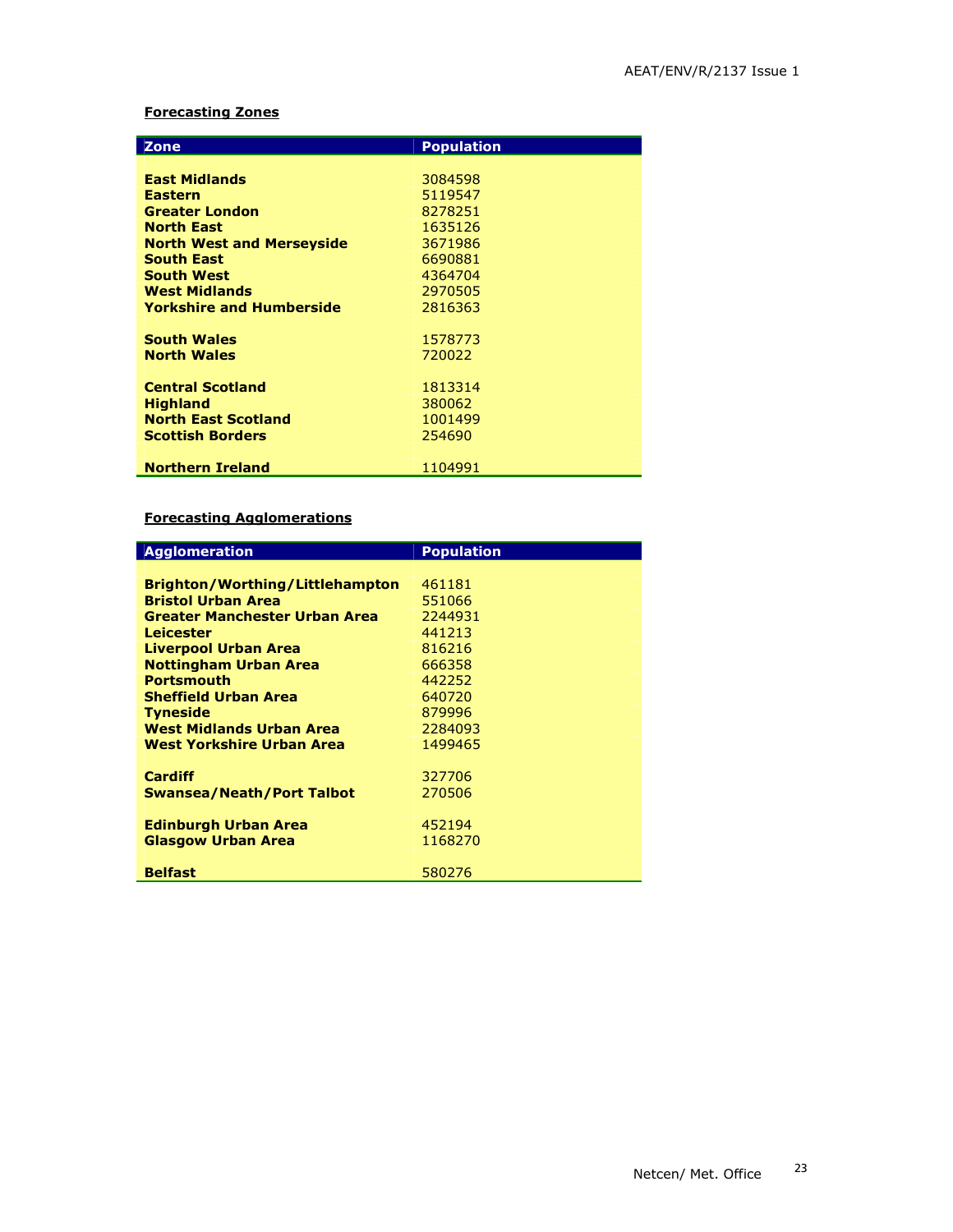

Map of UK forecasting zones and agglomerations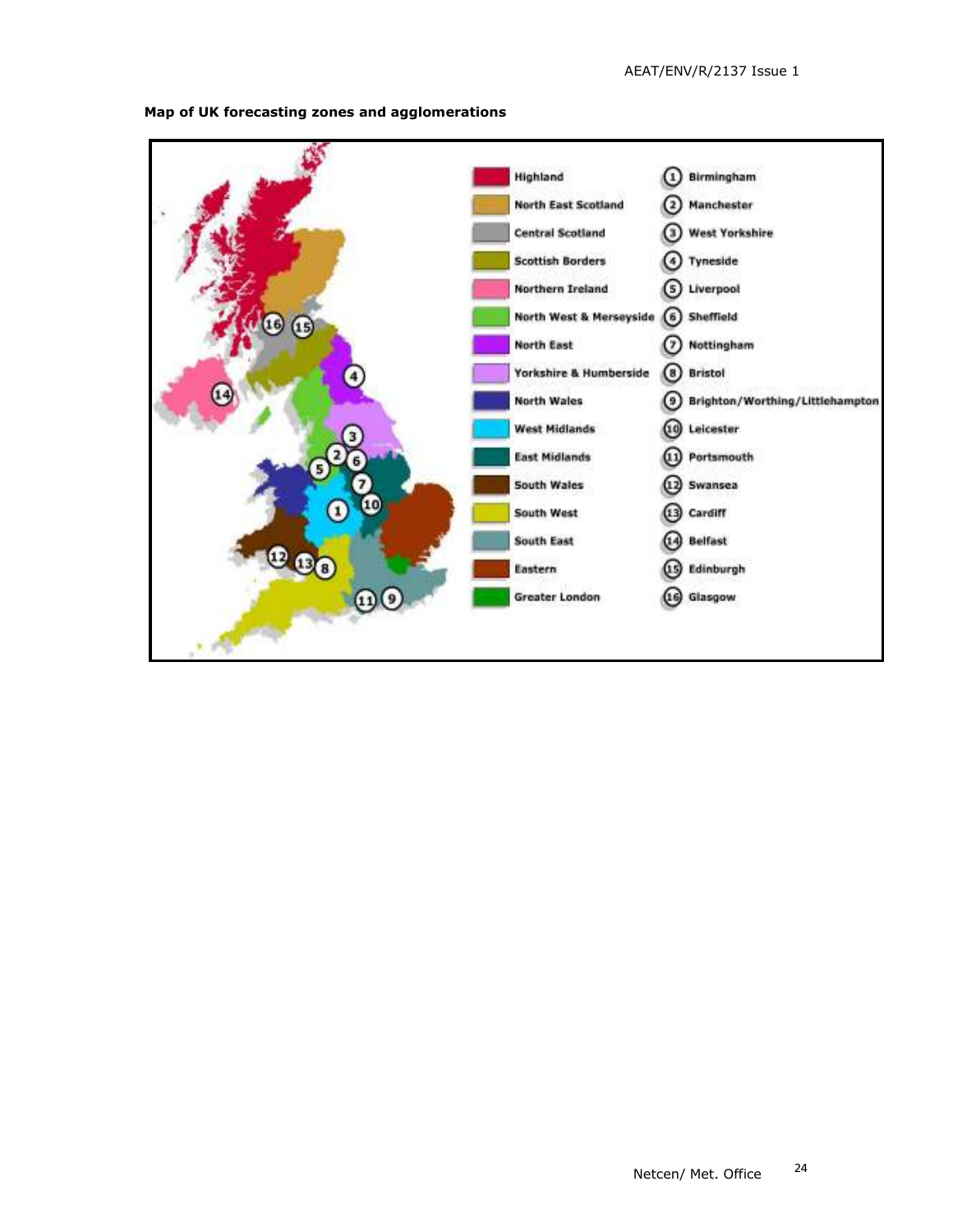### Appendix 3 – Worked Example of How UK Forecasting Success and Accuracy Rates are Calculated.

### **CONTENTS**

1 Worked Example